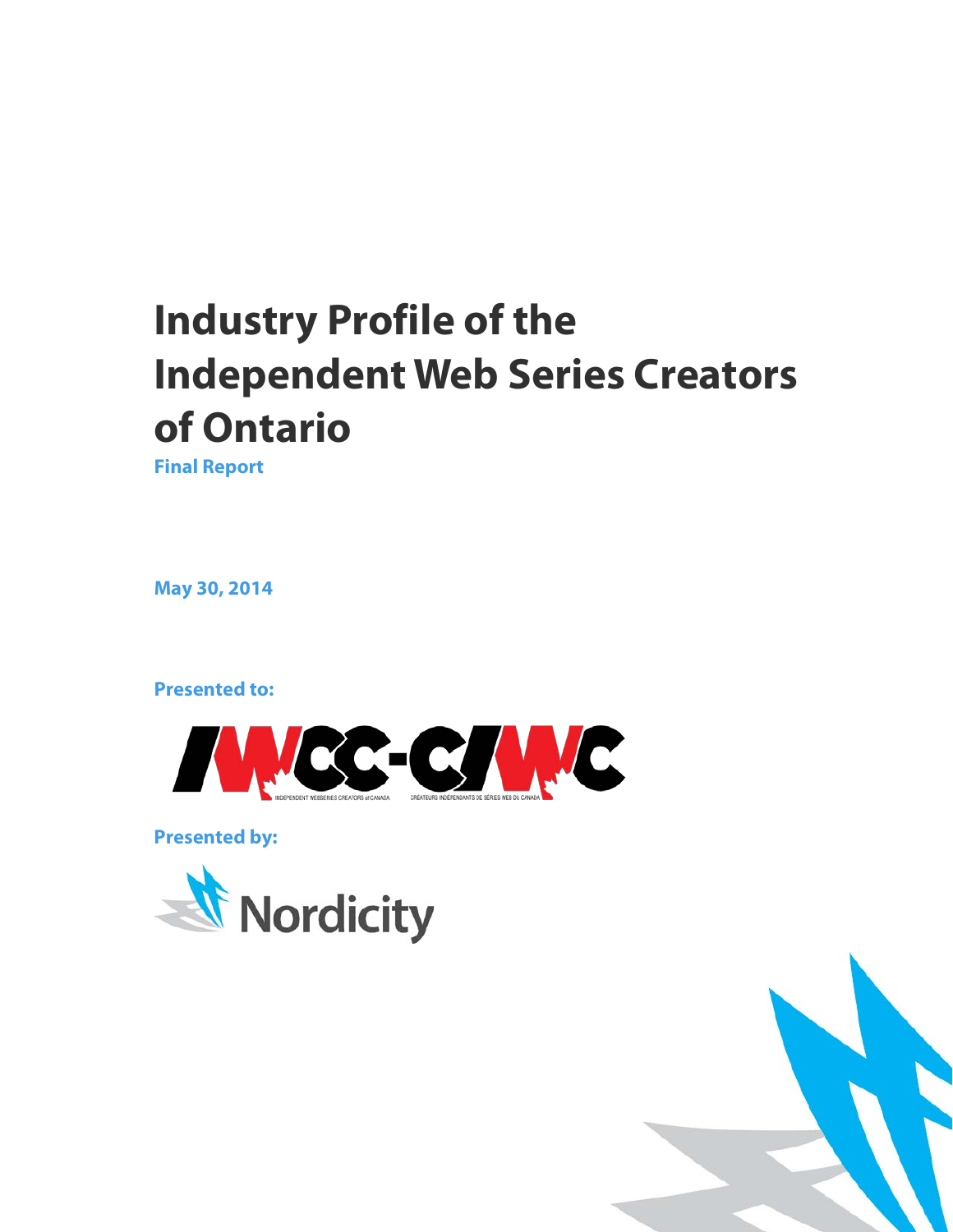

# **Table of Contents**

|                  | <b>Executive Summary</b>                         | 3                       |
|------------------|--------------------------------------------------|-------------------------|
| 1.               | <b>Introduction</b>                              | $\overline{7}$          |
| 1.1              | <b>Objectives for this report</b>                | $\overline{\mathbf{z}}$ |
| 1,2              | <b>Approach and methodology</b>                  | $\overline{\mathbf{z}}$ |
| 1.3              | What is a web series?                            | 8                       |
| 2.               | <b>Ontario's Independent Web Series Industry</b> | 12                      |
| 2.1              | <b>Industry overview</b>                         | 12                      |
| 2.2 <sub>2</sub> | <b>Industry activity</b>                         | 14                      |
| 2.3              | <b>Industry revenue</b>                          | 15                      |
| 2.4              | <b>Volume of production</b>                      | 19                      |
| 2.5              | <b>Platforms for distribution and engagement</b> | 24                      |
| 3.               | <b>Working in Web Series in Ontario</b>          | 29                      |
| 3.1              | <b>Employment</b>                                | 29                      |
| 3.2              | <b>Recognition and awards</b>                    | 30                      |
| 4.               | <b>The Future of Web Series</b>                  | 34                      |
| 4.1              | <b>Barriers to growth</b>                        | 34                      |
| 4.2              | <b>Industry organization</b>                     | 35                      |
| 5.               | <b>Conclusion</b>                                | 37                      |

### Table of Figures

| Figure 11 Breakdown of the % of web series productions by size of production budgets (including in-kind and |  |
|-------------------------------------------------------------------------------------------------------------|--|
|                                                                                                             |  |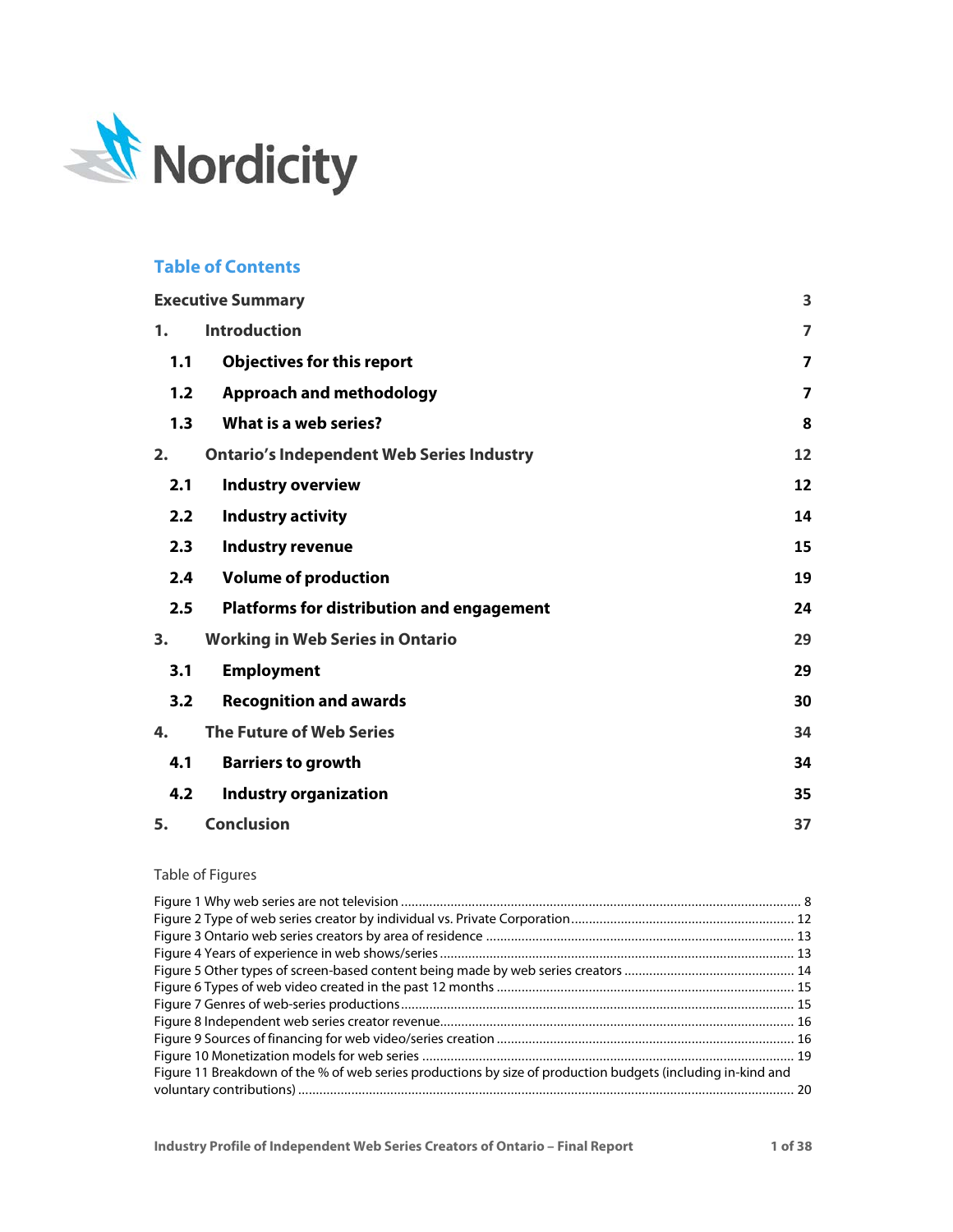



Corporation Société de développement de l'industrie des médias de l'Ontario

Disclaimer: Funding for this study was provided by the Ontario Media Development Corporation. Any opinions, findings, conclusions or recommendations expressed in this material are those of the author and do not necessarily reflect the views of the Ontario Media Development Corporation or the Government of Ontario. The Government of Ontario and its agencies are in no way bound by the recommendations contained in this document.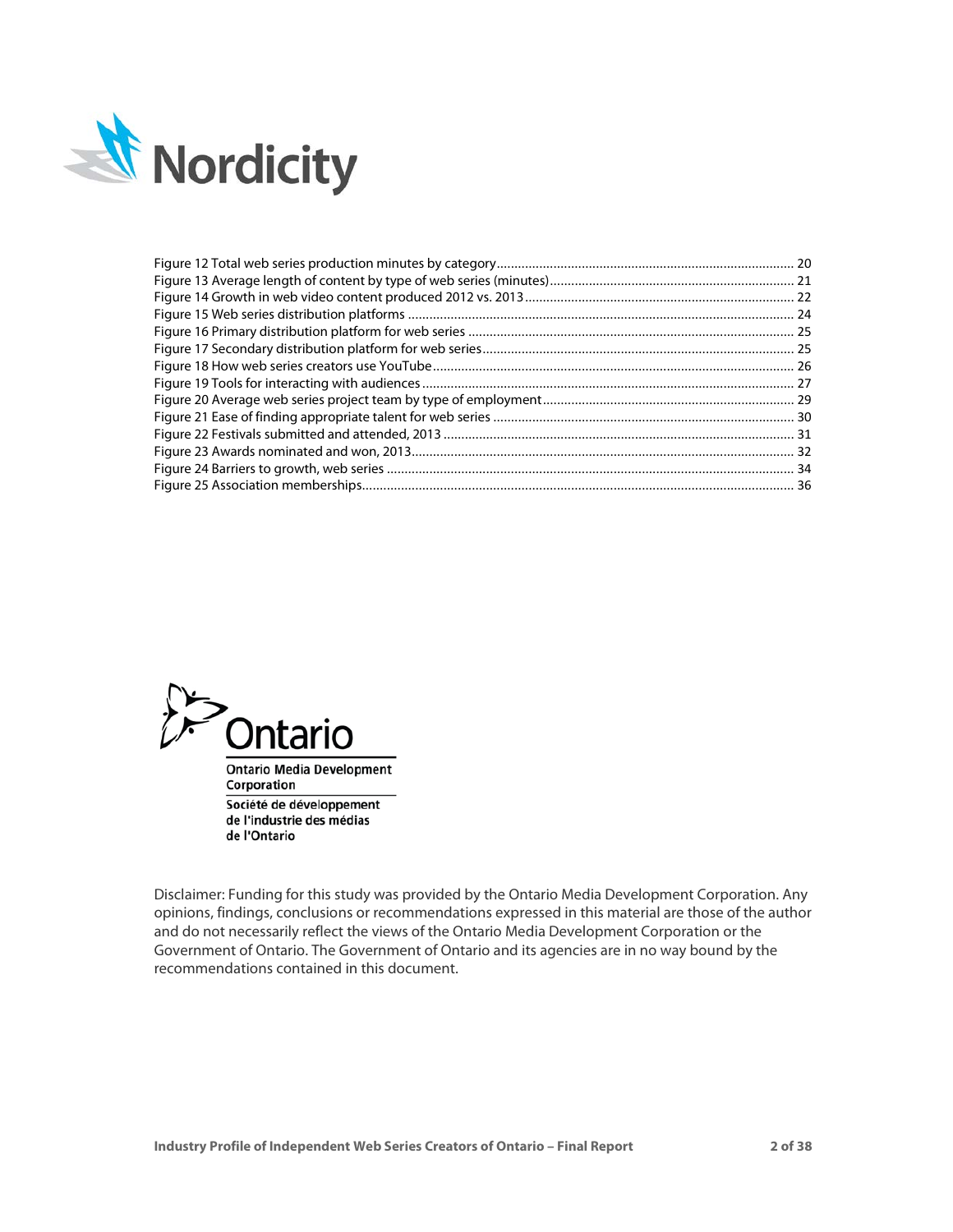

# <span id="page-3-0"></span>**Executive Summary**

### **Introduction**

The web series industry is an award-winning, internationally recognized and entrepreneurial subsector of the Canadian film, television and digital media production sector. The growing cohesion of the sub-sector into a recognized industry was reinforced in 2013 with the establishment of a representative organization in the Independent Web Series Creators of Canada (IWCC-CIWC).

The IWCC-CIWC recognized that in order to better support and advocate for its members' needs, it would require current and credible information about the size, shape and activities of active independent web series creators.

This report is restricted to the Province of Ontario, although the IWCC-CIWC is a national organization. Therefore, a final objective is to serve as a basis for expanding this Ontario-based profile into a Canada-wide industry profile.

At the most basic level, a web series can be defined as episodic entertainment delivered via online distribution platforms. "Independent" in this case refers to creators who are not affiliated with, for example, a commissioning company, agency or broadcaster.

### **Background**

The need to better understand Ontario's independent web series industry comes at a time of great change in how audiences around the world are consuming screen-based content. Today, web series and online content distribution is attracting the attention and investment of both traditional broadcasters and producers, specialty channels and digital entities. In many respects, web series creators are the entrepreneurs of the audiovisual industry, driving research and development (R&D) in production and distribution. They are drawn to the format in part because it offers creative control, the capacity for experimentation and niche audience engagement as well as a connection with a vibrant and collaborative creative community. In fact, one theme which will surface throughout this report is web series' unique opportunity and capability to succeed with niche and targeted audience content.

### **Ontario's Independent Web Series Industry**

This section draws largely on survey results in order to present the Ontario-based independent web series industry by type, revenue and activity. The survey was directed at independent web series creators and succeeded in attaining 83 completed responses out of a universe of approximately 109 active independent, Ontario-based web series creators, leading to a strong 76% response rate. As such, the survey responses present a reliable picture of the Ontario-based web series industry.

### *Profile*

- In 2013 the web series community in Ontario was largely Toronto-centric with 77% of the industry based in the Greater Toronto Area (GTA). Other pockets of creators resided in Wellington County (5%), Halton Region (4%), Peel Region (4%) and Hamilton (4%).
- The majority of survey respondents (70%) have two or fewer years of experience in web series creation. Seventeen percent reported having five or more years of experience in web series development.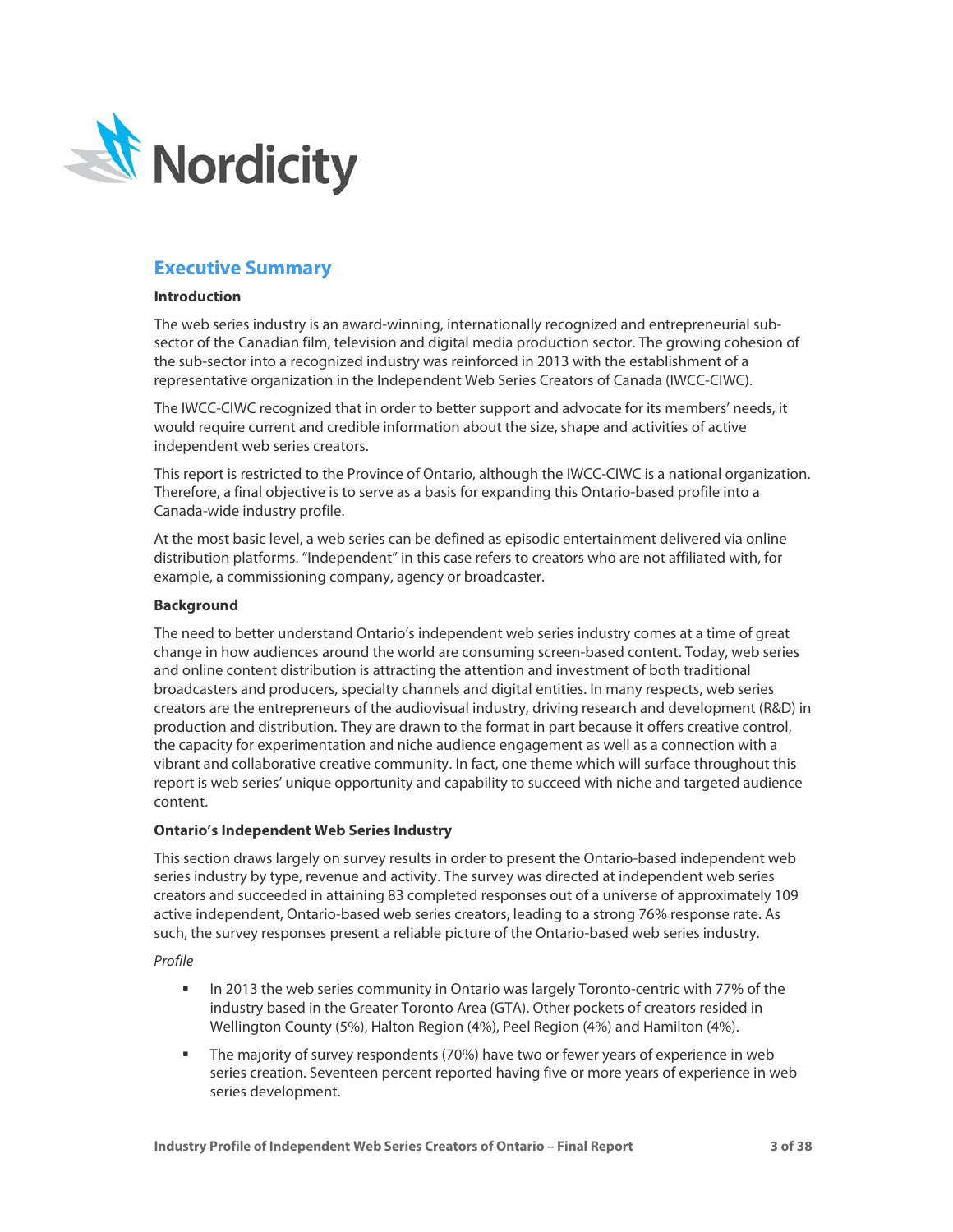

 Three quarters (74%) of web series creators reported having a background in traditional film and television production and continue to work in other platforms such as short films, feature length films and corporate videos. In fact, just 24% of web series creators reported working exclusively in web series in 2013.

### *Genre*

l

- Comedy was the most popular genre for web series, with 74% of respondents producing comedic web series content. Drama was the next most popular genre - 52% of creators producing dramatic content.
- The popularity of LGBT (16%), Children's (15%) and Sci-fi/Fantasy (11%) genre content creation attests to the strength (and need) for web series creators to seek out targeted audiences and communities of interest.

### *Revenue, Financing and Monetization*

- Nordicity estimates Ontario-based, independent web series creators generated **\$3.14 million** in web series revenue in 2013.<sup>1</sup> This amount, however, only accounts for 23.8% of the **\$13.2 million** total revenue generated by web series industry participants from all sources in 2013 (in other words 76.2% of the revenue web series industry participants generated in 2013 was not derived from web series).
- Notably, approximately **41%** of respondents indicated that they earned no revenue from their web series activity in 2013.
- **The most common source of financing in the Ontario-based web series industry was** "Personal Savings" with 68% of respondents reported having relied on their own savings to fund a production in 2013. Just 18% were able to draw on revenue from previous web series.
- To monetize their content, 70% of web series creators drew on advertising and revenue share agreements - the most common monetization model. Sponsorships followed, with 43% of web series creators reporting that they worked with sponsors in 2013. In web series, ancillary or indirect revenue streams such as sponsorships, events and merchandise appear to be highly important to web series creators.
- **Based on the survey responses, the total volume of web series production budgets in Ontario** in 2013, including in-kind and voluntary contributions, was **\$7.45 million**.
- While the simple average production budget for a web series in Ontario in 2013 was **\$68,400**, only 17% of projects exceeded that budget range, and 79% were below it – mostly in the \$0-10k range.
- More than half (55%) of survey respondents reported that they have increased their volume of production by more than 25% since 2012, suggesting the supply of web series content is likely to grow.

<span id="page-4-0"></span><sup>&</sup>lt;sup>1</sup> This figure includes any revenue received from any grants and/or tax credits.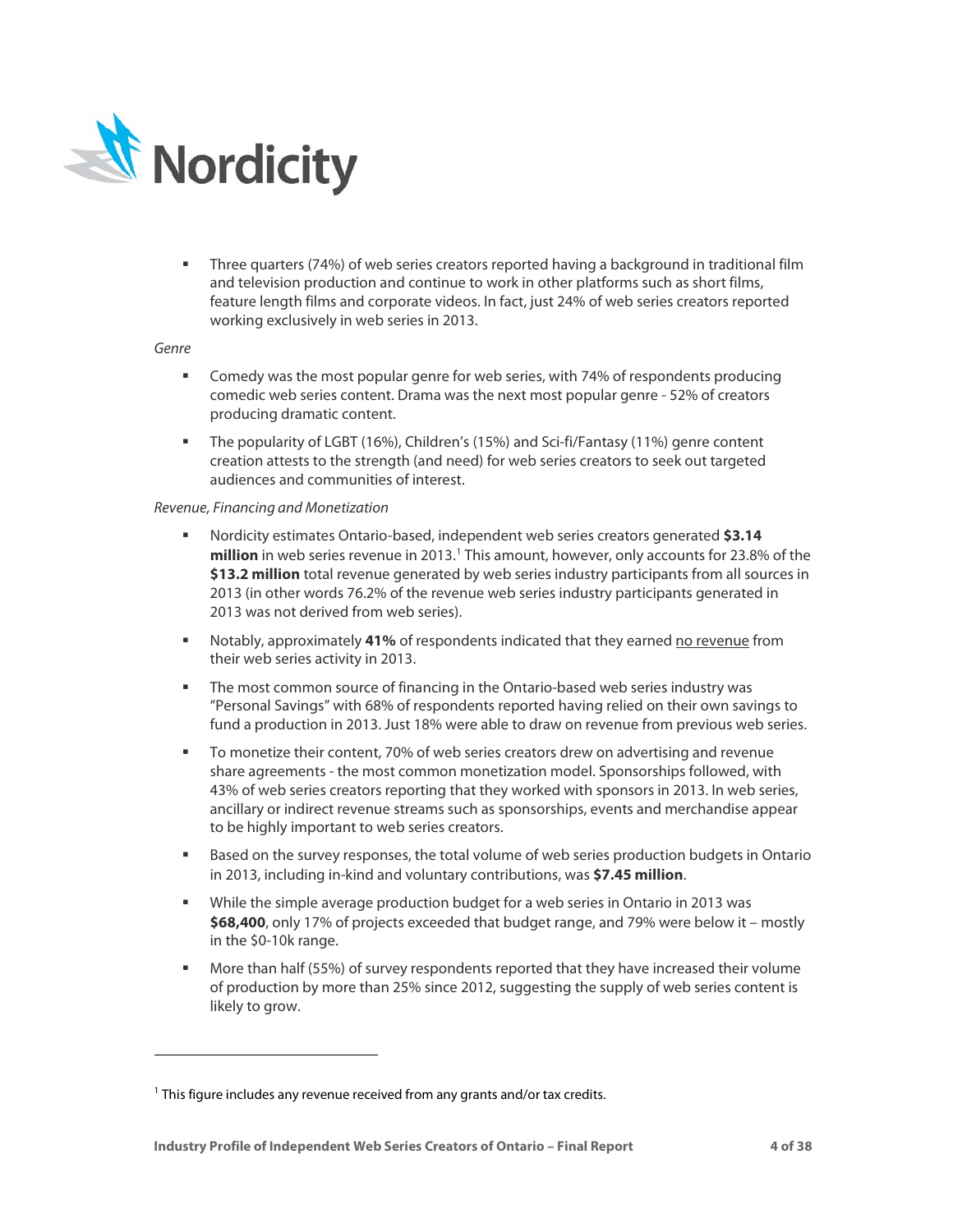

### *Distribution Platforms and Audience Engagement*

- Web series, shows and vlogs can be distributed or "posted" to one or many online video platforms. In 2013 YouTube was the leading platform - 94% of web series creators reported that they distribute content there. A creator's own website was an important platform with 39% of creators distributing content on their own site. Overall, there was less engagement with the predominantly paid-for platforms.
- Audience engagement is a constant focus for emerging and established web series creators. Web series creators reported they used Facebook (96%) and Twitter (84%) most commonly for interacting with audiences. "Word of Mouth" was also important for 81% of web series creators as well as "Live Events." Some 41% of web series creators reported that they meet audiences at events such as Comic-Con and other face-to-face occasions.

### **Advanced audience engagement**

"We have niche audiences and know how to speak to them in their own language. Broadcasters want broad appeal but I can tell you how many people watched today, when they dropped out, their age and gender. That's what the internet allows you to do – an immediate connection to audience."

*Web series creator*

### **Barriers to Growth**

Survey respondents were asked to rate the extent to which a range of factors hindered the growth of their web series business on a scale from **"0" -** Not a barrier at all, to **"4" -**A critical barrier.

- The near critical-level barriers were both related to financing (availability of private and/or public financing). Earlier survey results reported that the vast majority of web series creators did not draw on public sources of financing and that much content is ineligible for the single fund that is most relevant to web series creators – the IPF.
- The next highest barriers, including "Ability to make advantageous deals with platforms and distributors" and "Access to foreign markets" were in some ways related to the newness of the web series industry and its entrepreneurial, rather than corporate culture.
- The industry's need for additional support infrastructure is evident in the high ratings for: "Management, business, marketing and/or sales expertise", "Access to experienced mentors" and "Level of industry cohesion or collaboration."

In some respects the same pressures which Canadian film and television producers faced over the past few decades are now being faced by the most successful web series creators. How the CRTC regulates (or does not regulate) Canadian content requirements for platforms such as Netflix and other over-the-top offerings could have an enormous impact on the future of web series content. In fact, changes may be underway imminently. As a result of its "Let's Talk: A Conversation with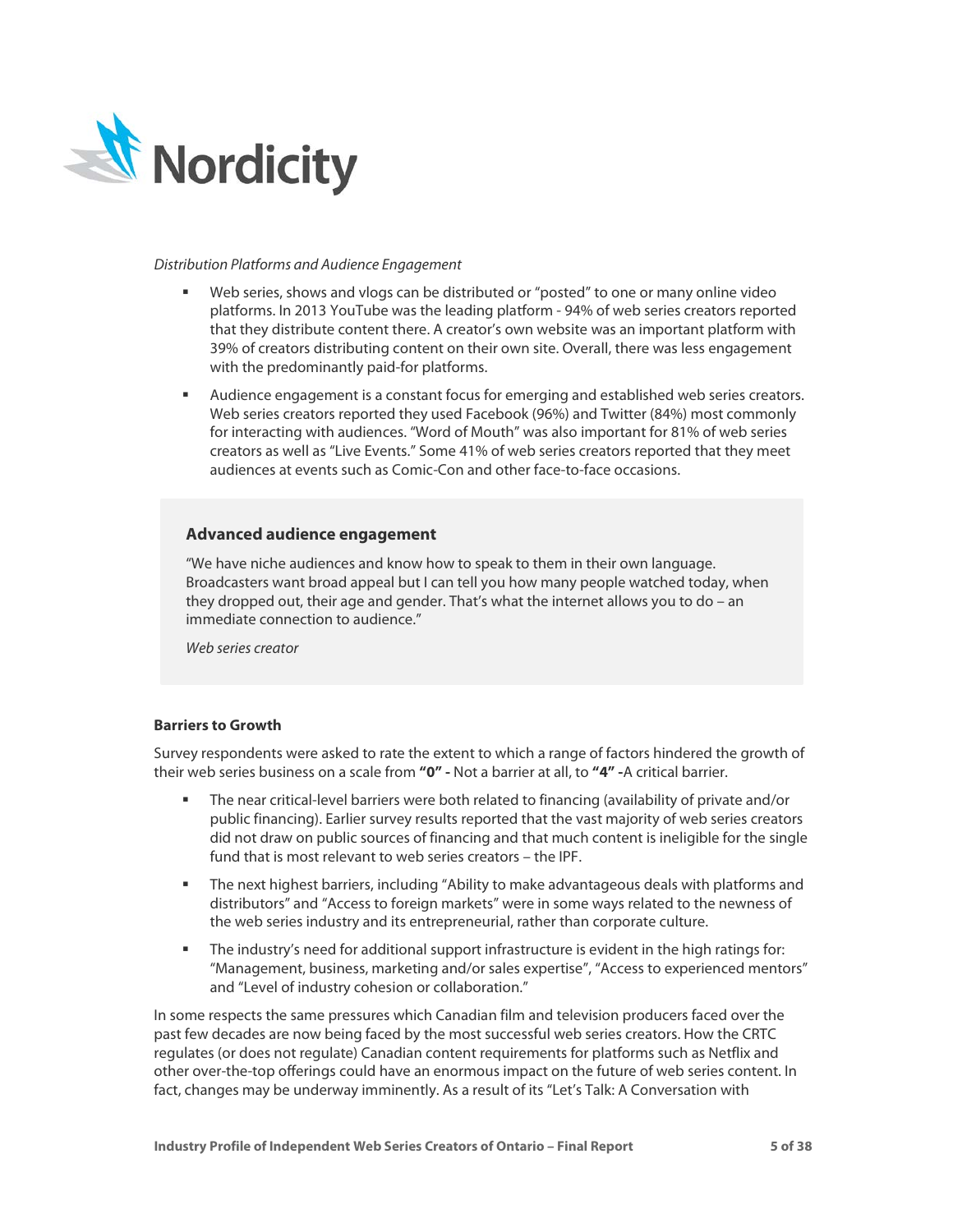

Canadians" consultation and review of television in Canada, the CRTC has stated that they will be suggesting "major changes to the television system."<sup>[2](#page-6-0)</sup>

### **Conclusion**

l

In today's converging landscape, independent Canadian web series creators are operating at the frontier of new screen-based storytelling. Risk-takers and innovators, they have adopted a keen audience focus that sets them apart from their counterparts in traditional film and television. With a focus on niche, rather than mass audiences, web series creators are experimenting with a range of business models, though ultimately the majority are bootstrapping with their personal savings.

### *High quality, award-winning content being created amid low revenue. Growth in production volume predicted.*

Looking ahead, web series creators predict strong growth in content creation and production volumes. Some web series creators are successfully establishing national and international distribution partnerships in order to support both revenue and audience growth.

### *International success, from the grassroots*

With little infrastructure, a low base of creators and little industry support, Ontario-based web series creators have earned international awards, festival accolades and are beginning to explore content translation deals for greater exposure in international markets.

### *Emerging rather than established business models, but plenty of R&D*

New business models for web series are emerging and evolving rapidly. Some services, such as Subbable and Patreon are as yet relatively untested, but web series creators are nonetheless experimenting at the forefront of online content monetization, which could have major implications for the rest of the audiovisual sector.

### *Cutting edge practices in terms of audience focus and understanding the niche*

Established niches or communities of interest are required for successful web series. Given the move in advertising to hyper-targeted advertisements, knowing how to interact effectively with one's niche viewership will be a critical still for the entire audio visual sector.

### *Need for greater industry infrastructure and education*

On and off-set web series creators are multitaskers, handling all aspects of business and content. There was a resounding call among respondents for further industry education and support tools and skills development in order to nurture a relatively young industry towards sustainable growth.

<span id="page-6-0"></span><sup>&</sup>lt;sup>2</sup> CRTC, "Let's Talk TV: A Conversation with Canadians." Retrieved fro[m http://www.crtc.gc.ca/eng/talktv](http://www.crtc.gc.ca/eng/talktv-parlonstele.htm)[parlonstele.htm](http://www.crtc.gc.ca/eng/talktv-parlonstele.htm)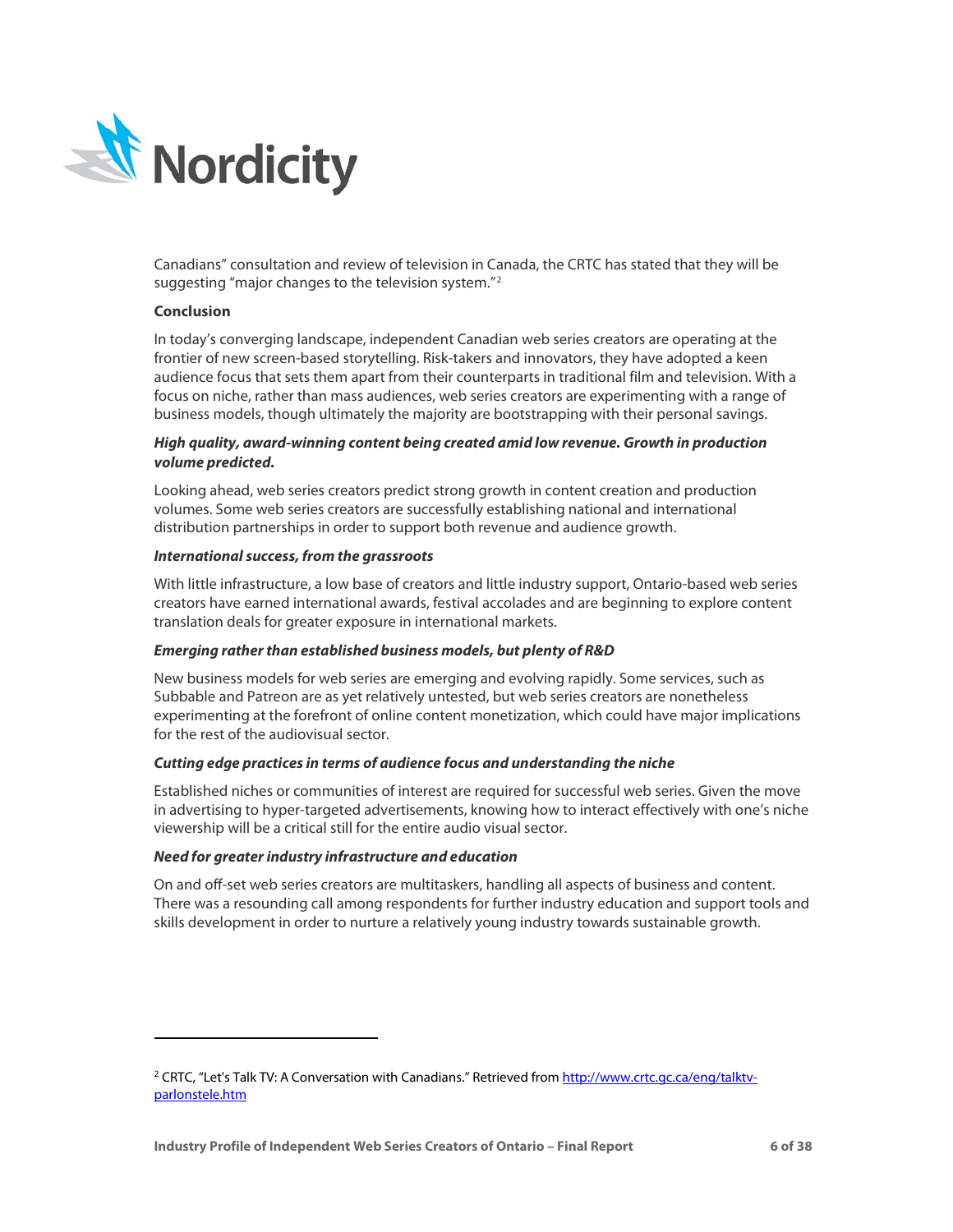

# <span id="page-7-0"></span>**1. Introduction**

In this section, Nordicity presents the objectives for this industry profile of independent web series creators in Ontario as well as the approach and steps taken to achieve these objectives. The section closes by characterizing web series in more detail including a note to how web series differ from traditional television series, as well as a set-up for the first of five case studies included in this report.

### <span id="page-7-1"></span>**1.1 Objectives for this report**

The web series industry is an award-winning, internationally recognized and entrepreneurial subsector of the Canadian film, television and digital media production sector. The growing cohesion of the sub-sector into a recognized industry was reinforced in 2013 with the establishment of a representative organization in the Independent Web Series Creators of Canada (IWCC-CIWC).

Through its outreach activities and programming, the IWCC-CIWC recognized that in order to better support and advocate for its members' needs, it would require current and credible information about the size, shape and activities of active independent web series creators. From financing and distribution to monetization and creative control, the IWCC-CIWC members also wanted to better understand the challenges and opportunities facing independent web series creators operating in Ontario. As independent content creators, separate from broadcasters and traditional television producers, for example, they also sought to articulate their distinct contribution to the creative sectors in Ontario.

Both in and outside of the web series creator community, there is a lack of understanding about how web series productions are actually made, financed, distributed, and monetized. They do differ from traditional TV and film production in terms of value chain elements as well as creative control. Accordingly, one objective of this report is to shed light on how the web series industry in Ontario is distinct from the traditional sector.

This report is restricted to the Province of Ontario, although the IWCC-CIWC is a national organization. Therefore, a final objective is to serve as a basis for expanding this Ontario-based profile into a Canada-wide industry profile.

# <span id="page-7-2"></span>**1.2 Approach and methodology**

Nordicity developed a phased research approach in consultation with IWCC-CIWC in order to deliver the above-stated objectives.

**Primary Data Gathering:** Nordicity developed and deployed an online survey to gather the profile information identified in the data planning phase.

In consultation with IWCC-CIWC, Nordicity conducted interviews with five independent web series creators in order to develop case studies or vignettes, which are presented in this report. These interviews and other informal consultations serve to augment the survey results with anecdotal evidence of how web series are created, monetized and distributed.

**Data Analysis and Reporting:** Nordicity analyzed the survey data and extrapolated results from survey responses to the industry universe. These survey results are presented throughout the report.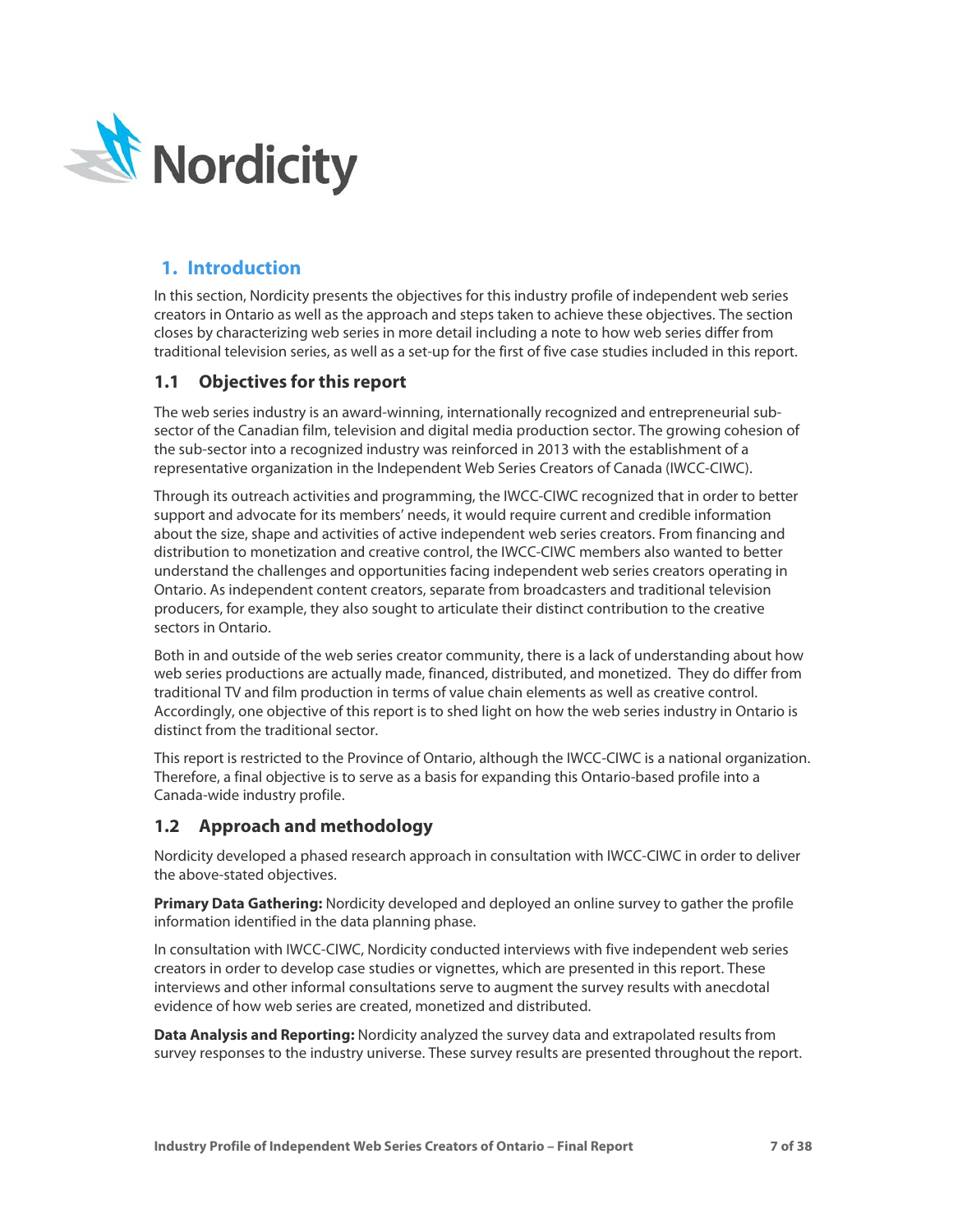

Nordicity also prepared the case studies which are presented in gray boxes throughout the report. Each case study provides some background information on the creator and series and describes the creator's business model approach. Case studies also help to highlight learnings which may be relevant to the wider industry – whether for new entrants or established producers.

### <span id="page-8-0"></span>**1.3 What is a web series?**

At the most basic level, a web series can be defined as episodic entertainment delivered via online distribution platforms. The current environment is much more complex, however, as television broadcasters and channels such as HBO begin to behave more like web series producers and, in some cases, web series behave more like traditional television content. Consider this post from Variety.com:

What Netflix, Amazon and Hulu accomplished isn't really fundamentally different than TV in terms of production economics or even creative sensibility […]. That trend obscures a lowerbudget but more creatively diverse tier of free online content available from a wider range of sources either on YouTube or other Internet portals. They run the gamut from amateur creators you may have never heard of (yet) to more professionally slick properties from outfits that may become the big media companies of tomorrow.[3](#page-8-2)

This report characterizes the web series industry as one which includes creators of web series, web shows and video blogs (or vlogs). Currently web series differ from traditional television production and distribution in many essential aspects, as shown in the box below, but even these basic characteristics are evolving.

|                                        | <b>Web Series</b>                                                  | <b>Television</b>                                                 |
|----------------------------------------|--------------------------------------------------------------------|-------------------------------------------------------------------|
| <b>Budget</b>                          | Smaller                                                            | Higher                                                            |
| <b>Business Model</b>                  | Emerging                                                           | Established                                                       |
| <b>Episode Length</b>                  | Shorter                                                            | Longer                                                            |
| <b>Audience</b>                        | Niche                                                              | <b>Broad</b>                                                      |
| <b>Regulation/CRTC Protection</b>      | None                                                               | Yes                                                               |
| <b>Public Funding</b>                  | <b>Very Limited</b>                                                | Robust                                                            |
| <b>Geographical Barriers</b>           | None (or extremely low)                                            | National (for broadcasters)                                       |
| <b>Production Team</b>                 | Typically smaller (in comparison<br>to TV), flexible/multi-tasking | Typically larger (in comparison to<br>web series) and specialized |
| Content                                | Niche                                                              | <b>Broad</b>                                                      |
| <b>Barriers to Entry: Production</b>   | Low                                                                | High                                                              |
| <b>Barriers to Entry: Distribution</b> | Low                                                                | High                                                              |

### <span id="page-8-1"></span>**Figure 1 Why web series are not television**

l

<span id="page-8-2"></span><sup>&</sup>lt;sup>3</sup> "Top 10 Web Series of 2013," Retrieved fro[m http://variety.com/gallery/top-10-web-series-of-2013/.](http://variety.com/gallery/top-10-web-series-of-2013/)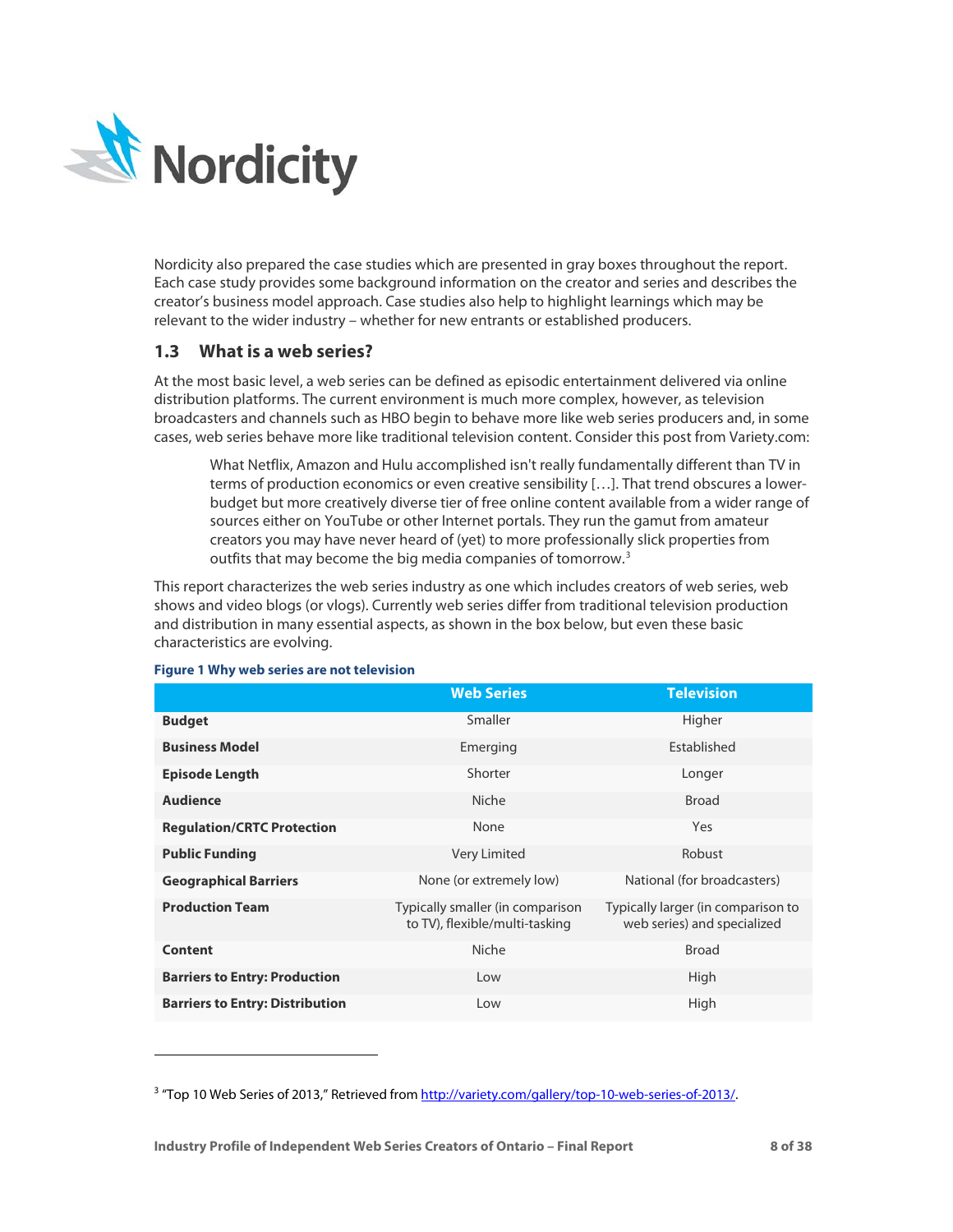

The need to better understand Ontario's independent web series industry comes at a time of great change in how audiences around the world are consuming screen-based content. Today, web series and online content distribution is attracting the attention and investment of both traditional broadcasters and producers, specialty channels and digital entities. In many respects, web series creators are the entrepreneurs of the audiovisual industry, driving research and development (R&D) in production and distribution. They are drawn to the format in part because it offers creative control, the capacity for experimentation and niche audience engagement as well as a connection with a vibrant and collaborative creative community.

Investment, monetization and revenue, however, remain the major hurdles for web series creators. In order to demonstrate value to partners and advertisers, web series creators must engage large audiences, often with very few resources and limited investment availability.

The raw viewer market is definitely growing as more Canadians (and viewers in other countries) consume more content online. According to comScore's *2014 Canada Digital Future in Focus*, Canadians:

- Continue to be among the most highly engaged internet users worldwide, spending on average 34.6 hours per month online.
- Are more likely to watch online video (and for more time) than their American counterparts. Canadians watch on average 1,769 minutes of online video per month vs. 1,237 minutes for their American counterparts.
- Are watching significantly more web-based video, including live/on-demand TV, than a year ago - Watched Web-Based Videos and Watched TV (Live/On-Demand) are both up 34% from 2012. [4](#page-9-0)

In this context of screen convergence where 74% of all Canadians watch online video and mobile viewership is on the rise, independent web series creators would appear to be positioned for growth.<sup>[5](#page-9-1)</sup> However, fundamental challenges remain from a financing and monetization perspective. As yet, sustainable revenue from web series is more often the exception than the rule. These challenges will be explored in further detail throughout this report.

As independent and corporate web series creators grapple to find stable business models, the media news is packed with stories of new content deals and partnerships between traditional entities and new digital players and "Multi-Channel Networks" (MCNs).<sup>[6](#page-9-2)</sup> Consider this statement from Raja Khanna, CEO, television & digital, Blue Ant Media, describing the company's recent investment in an LA-based, music-focused MCN called Omnia: "A lot of our roots as a company have been with digital media, we don't want to be tied to one type of viewing experience and we go where the talent

 $\overline{\phantom{a}}$ 

<span id="page-9-1"></span><span id="page-9-0"></span><sup>4</sup> Comscore, "*2014 Canada Digital Future in Focus*", March 2014.

<sup>5</sup> Comscore, "*2014 Canada Digital Future in Focus*", March 2014.

<span id="page-9-2"></span><sup>6</sup> "Multi-Channel Networks (MCNs) are entities that affiliate with multiple YouTube channels, often to offer assistance in areas such as product, programming, funding, cross-promotion, partner management, digital rights management, monetization/sales, and/or audience development. These companies are not affiliated with or endorsed by YouTube or Google." Retrieved from "Multi-Channel Networks 101" at <http://www.youtube.com/yt/creators/mcns.html>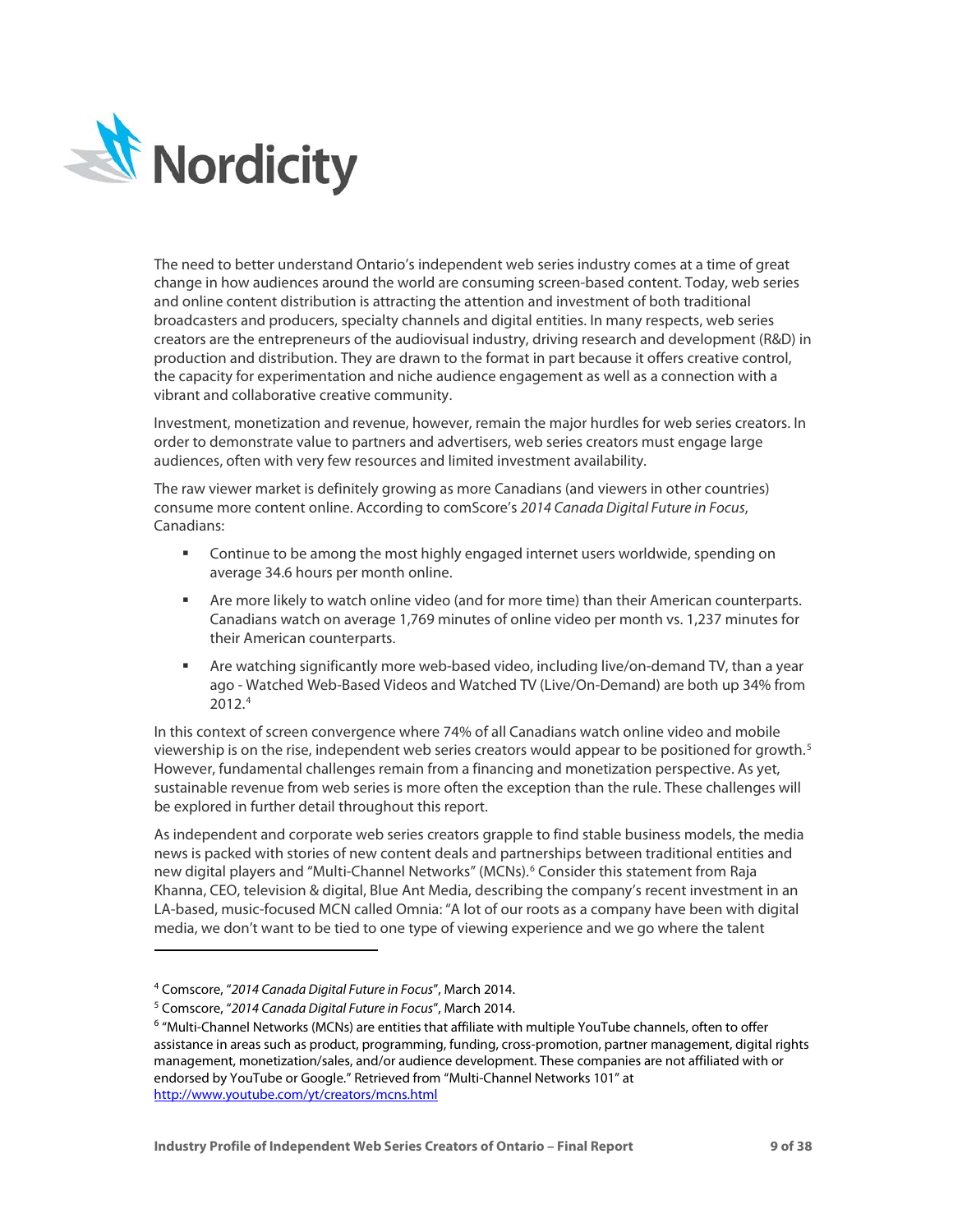

is…YouTube now has their own star system and to be a modern media company we need to be fully emerged in YouTube and other digital platforms for content."

While Canadian online engagement increases, Ontario-based web series creators are also successfully reaching local and global audiences. Some creators have begun to translate their series into other languages to drive international viewership. In this context, Jill Golick, the writer/creator behind the successful Ruby Skye P.I. web series explained:

"What is happening in web series is incredible. I have never seen anything like the way the community has built itself up – a true explosion of creativity. It is so amazing the way Canadian web series are reaching the world and, for the moment, we seem to be a world leader. All the time I have been working in Canadian media, we have always felt completely hampered by not having a big enough audience to support our shows. Suddenly we have the way to reach the world audience. Web series could be the solution for the Canadian audiovisual industry. Truly our moment to seize."

Simultaneously, some web series creators fear that the pressure for global viewing figures will dampen the motivation and potential to tell Canadian stories. So while web series are decidedly not television, some of the dynamics and pressures which are evident in television are beginning to resonate in web series today.

*The first of five case studies to be presented in this report follows. This case study introduces Jill Golick and her successful web series, Ruby Skye P.I. Four years after launching Ruby Skye P.I. Golick has partnered successfully with television broadcasters and international distributors and is looking to expand "Ruby's world" into videogames and other platforms, which is one way for web series creatorsto monetize their content. The report will highlight other attempts at monetization and business model development later, through survey results and via similar case examples.*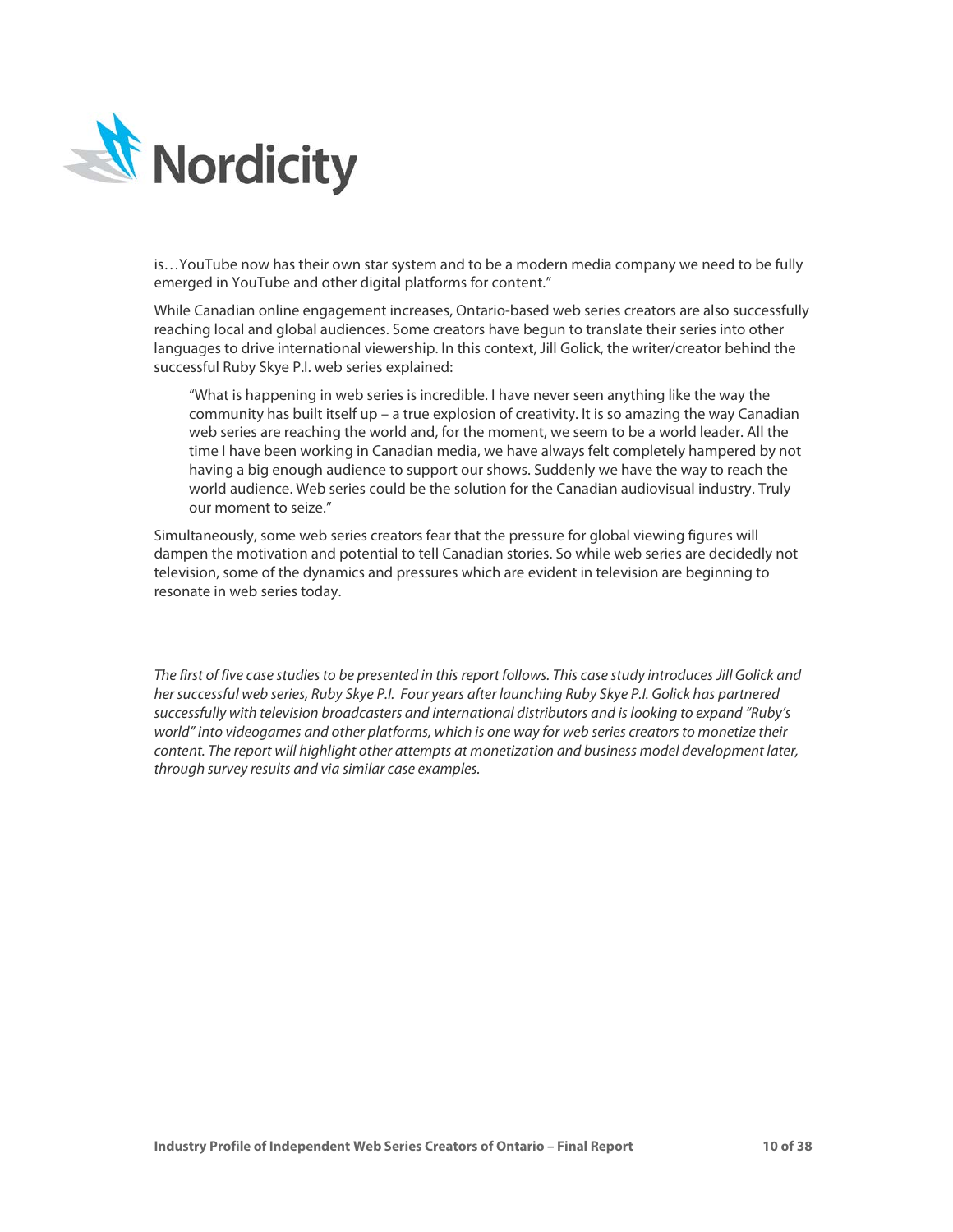

# **Jill Golick, Story 2.0H -** *Ruby Skye P.I.*

**rubyskyepi.com**

**Genre: Children's**

### **Target Audience: Ages 8 to 14**

**Background:** A TV writer for over 25 years, Jill's background also includes owning a software company in the eighties.

A graduate of the CFC TV Program, Jill experimented with online storytelling as early as 2007 with the online show Hailey Hacks. In 2010, Jill launched Ruby Skye P.I. (RSPI).

**Distribution:** Season 1 launched on Vimeo and YouTube over the course of a few months, has since been shown on Koldcast, Vimeo, blip.tv, DigitalChickTV, Clicker, Ameba, Dailymotion and Mingle Media TV.

Exclusive partnership with CBC.ca (Kids) for Season 3 streaming; CBC acquired TV rights to the episodes and will air them 3 months after web launch.

Distribution of Seasons 1 & 2 recut as feature length films to Latin America (with Spanish language dub), soon to expand to other markets.

**Viewership:** Global, over 2.5 million video views at the end of Season 2.

### **Selected Awards/Nominations:**

From "Best Original Interactive Production Produced for Digital Media" at the 2014 Canadian Screen Awards to a suite of prizes at the LA WebFest, Ruby Skye P.I. has won numerous awards for its family-friendly content.

#### **Business Model Considerations**

Having experimented with a number of business model variations during her career, and recognizing the challenges related to monetizing screen content online, Jill Golick was determined to be open to innovative business concepts which would allow her character to thrive.

From the outset, Jill conceived of RSPI as a franchise opportunity. She set out to build a world and a character that were meaningful to audiences and could be sustained. This outlook has had an impact on her content but also on her reach, revenue opportunities and growth.

Independent Production Fund funding was part of the RSPI business model from the beginning but Jill explains that it is a lot of money to earn back and "not going to come two cents at a time." Her experience with RSPI's precursor, Hailey Hacks, showed her that no single channel (e.g., giving away teaser content and selling the longer form episodes, affiliate marketing relationships, merchandising and pre-roll advertising) generated substantial revenue on its own.

However, with her "Ruby's World" outlook and seamless writing approach (in which each season's short episodic chapters can be recut into full 1 hour episodes), Jill has been able to embrace more traditional distribution relationships in Canada and globally, selling three one-hour shorts as television content or short-form content for websites.

Future plans include leveraging RSPI's audience and critical acclaim and taking Season 1 and 2 to paid platforms such as iTunes, Amazon Prime and Hulu. Jill is also trying to build RSPI onto its next platform such as a video game and/or a book series. Her team is also exploring development of a portfolio of children's shows to build on the success of RSPI.

Managing the business of the creative is a huge hurdle for web series creators. RSPI's Season 1 and 2 successes, however, in combination with the ongoing growth of the web series industry, enabled Jill to partner with Janice Dawe as Executive Producer and lead for business and distribution. Dawe brings expertise in terms of budgeting and financing the series and leads the global distribution push for RSPI.

### **Web Series Industry Considerations:**

**Audience Focus:** Web series necessitate a close relationship with niche audiences. In this context of change and evolving audience expectations, TV will be forced to learn from the "R&D" web series creators are undertaking - examining what content works and taking risks on new approaches to storytelling with relatively low costs.

**Partners:** Web series creators can also learn from traditional TV when it comes to partnerships and reaching global audiences through official distribution arrangements. Web series creators need to be supported to be able to work more with Netflix, Hulu and other international partners.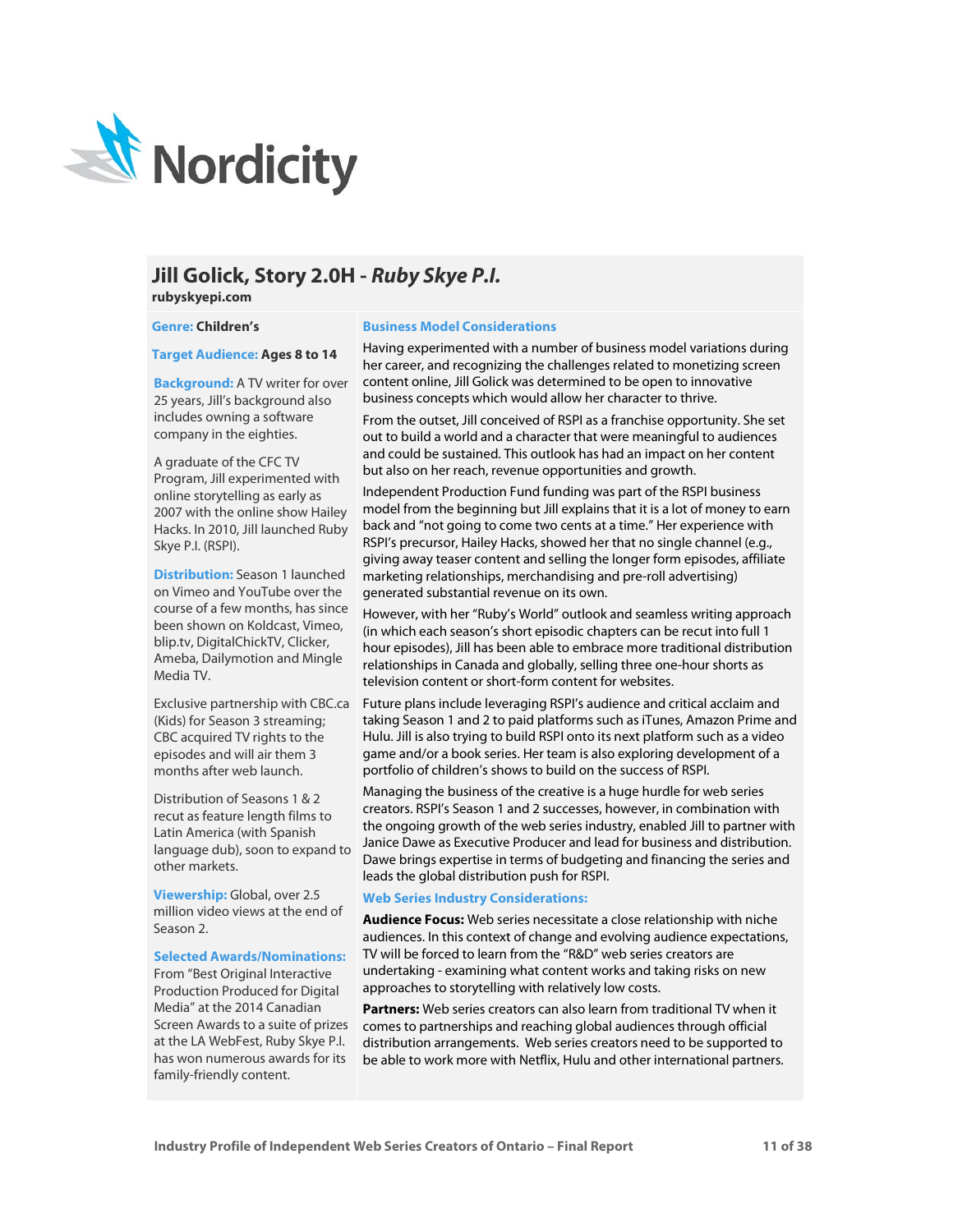

# <span id="page-12-0"></span>**2. Ontario's Independent Web Series Industry**

This section draws largely on survey results in order to present the Ontario-based independent web series industry by type, revenue and activity.

The survey was live from March 5 to March 31, 2014 and was:

- Directed at independent, (i.e., not affiliated with a commissioning company or agency) Ontario-based web series creators in all genres and categories including independent vloggers and independent suppliers of web video content to other creative businesses (e.g., magazines).
- Successful in attaining **83 completed responses** out of a universe of approximately **109** active independent, Ontario-based web series creators, which led to a strong direct response rate of **76%**, whereby results are generally accurate to +/- 5% (19 times out of 20). As such, the survey responses present a reliable picture of the Ontario-based web series industry.
- Promoted extensively by IWCC-CIWC through social media, direct emails to members, at industry meet-ups and with a short video posted online describing the survey's objectives and urging participation from Ontario's independent web series creators.

With the responses in hand, Nordicity extrapolated from the survey responses to the industry universe of 109. This task was accomplished by taking the value for a given question ("x") and dividing "x" by the number of respondent companies in the sample (the n-value) and multiplying by the universe size ("u"), or [(x/n)\*u]. Nordicity based its analysis on a universe of **109** active web series creators as drawn from a database compiled by IWCC. Survey respondents were asked to report on their 2013 activity.

# <span id="page-12-1"></span>**2.1 Industry overview**

The majority of respondents (75%) described themselves as the creator/producer or showrunner for a web series in which they own or control the rights to the content. The remaining quarter (25%) reported that they were registered private corporations that make web series (Figure 2).



### <span id="page-12-2"></span>**Figure 2 Type of web series creator by individual vs. Private Corporation**

*Source: Nordicity survey of independent web series creators, 2014*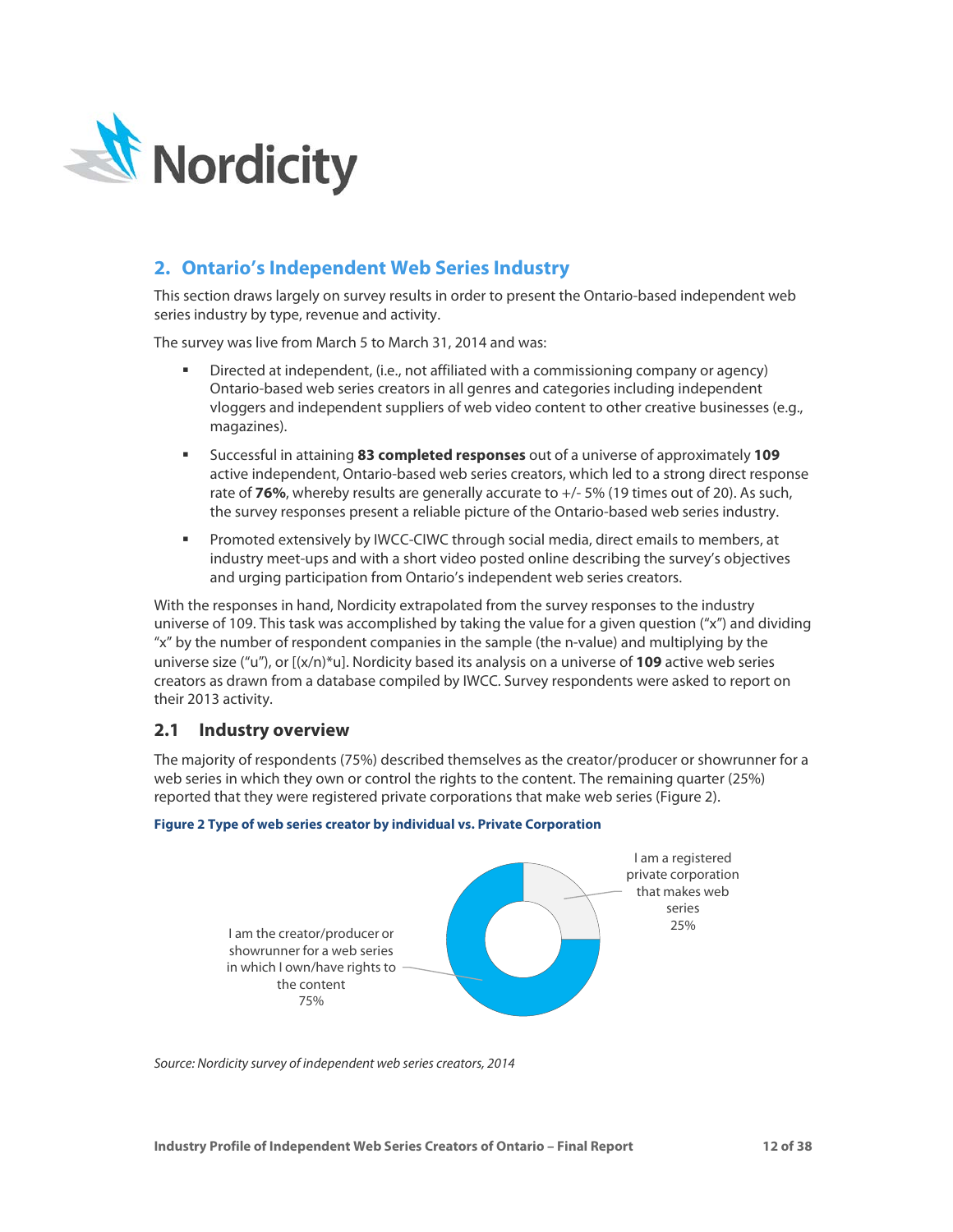

In 2013 the web series community in Ontario was largely Toronto-centric. The vast majority of the industry (77%) was based in the Greater Toronto Area (GTA) though other pockets of creators resided in Wellington County (5%), Halton Region (4%), Peel Region (4%) and Hamilton (4%).



### <span id="page-13-0"></span>**Figure 3 Ontario web series creators by area of residence**

### *Source: Nordicity survey of independent web series creators, 2014*

As presented in the figure below, the majority of survey respondents (70%) have two or fewer years of experience in web series creation. Over a third have been at it for less than a year. Seventeen percent reported having five or more years of experience in web series development, indicating that "webisodes" have been around for at least five years. This balance of experience in web series should be considered in light of the fact that YouTube (the primary web series distribution platform today) was founded in 2005.

### <span id="page-13-1"></span>**Figure 4 Years of experience in web shows/series**



### *Source: Nordicity survey of independent web series creators, 2014*

While web series creators may be relatively new to the format, the majority of our survey respondents had previous experience in traditional film and television production. Indeed, the web series workforce interacts and overlaps with the traditional film and television production industry. Three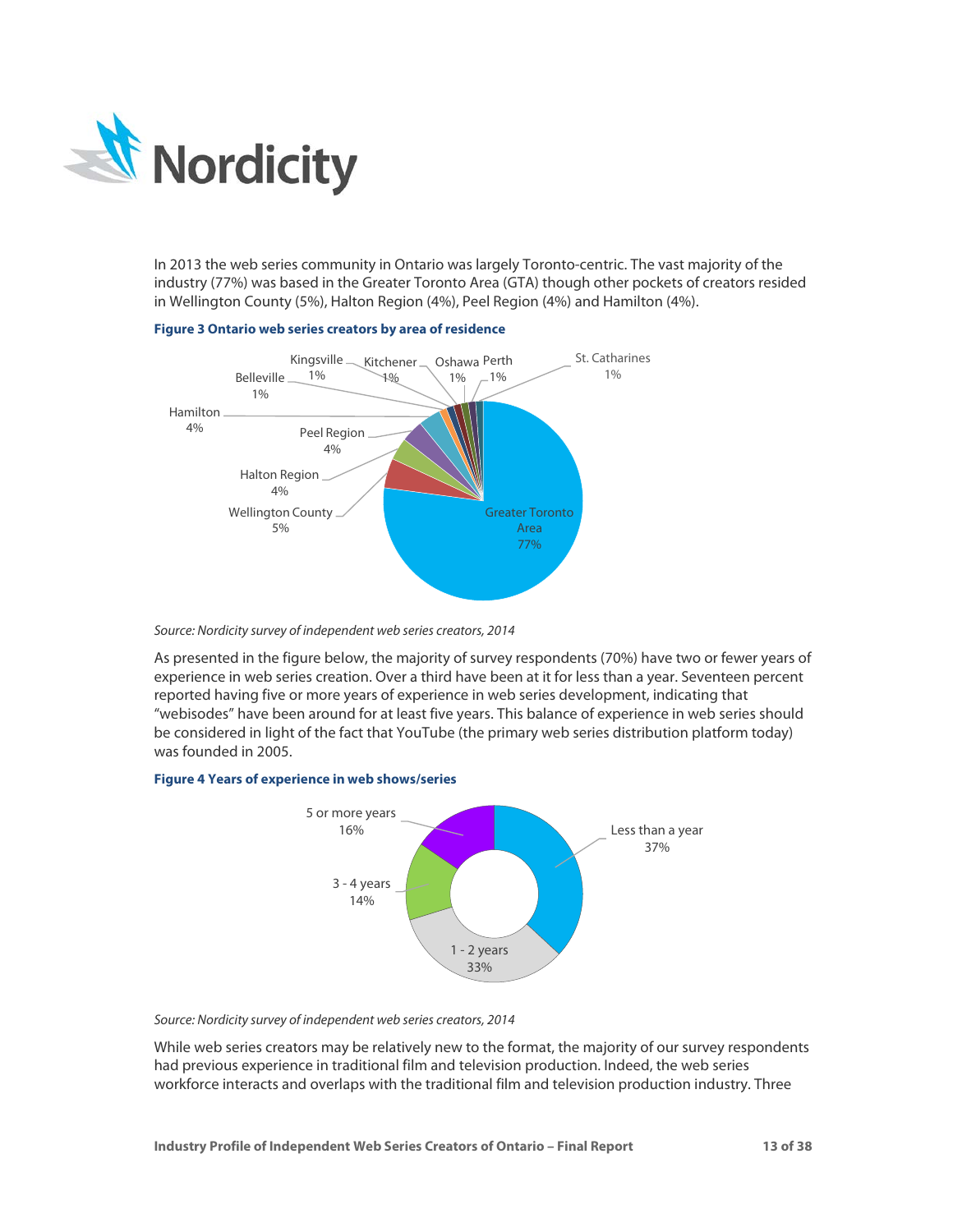

quarters (74%) of web series creators reported having a background in traditional film and television production before entering the web series industry, and continue to work in other platforms. In fact, as shown in the figure below, just 24% of web series creators reported working exclusively in web series ("None, we are exclusively web show/series focused"). The largest share of additional screen content work reported was in short films (52%) followed by feature length films (29%). About one quarter of respondents report working on corporate videos (25%), other marketing and advertising content (23%) and traditional TV series (23%) in addition to their web series activity.

For the figure below, and many of the results presented in this report, the responses sum to above 100% because survey respondents could "check all that apply." In this context, the categories are not mutually exclusive as respondents can engage with more than one activity.



### <span id="page-14-1"></span>**Figure 5 Other types of screen-based content being made by web series creators**

*Source: Nordicity survey of independent web series creators, 2014 - responses do not sum to 100%*

In the figure above the "Other" category relates to items such as, "actor demo reels", "videogames", "commercials", "music videos" and "weddings."

### <span id="page-14-0"></span>**2.2 Industry activity**

Within the web series industry there are three sometimes overlapping streams of activity. These streams are:

- **1) Web series:** narrative video series original to web and standalone not an extension of an existing TV or Film property.
- **2) Web video/web show:** a web show is produced via the same model as web series but typically defined as non-narrative content (and sometimes "web series" is employed as a short hand for either).
- **3) vlog:** serial video blog for example "YouTubers" are considered to be "vloggers."

As depicted in the chart below, the majority (82%) of independent web series creators have created web series in the past 12 months, while the smallest share (18%) have created vlog content.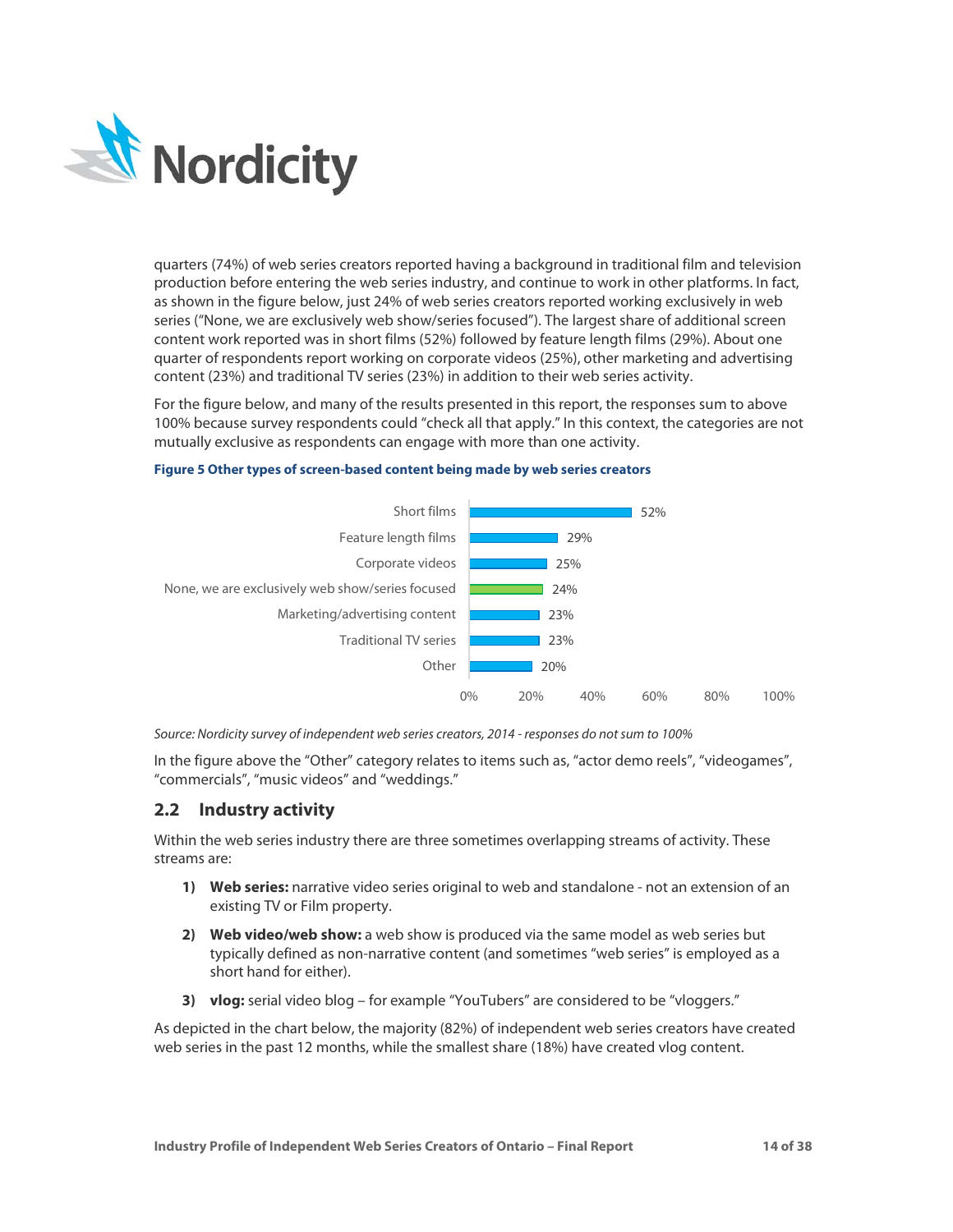

### <span id="page-15-1"></span>**Figure 6 Types of web video created in the past 12 months**



*Source: Nordicity survey of independent web series creators, 2014 - responses do not sum to 100%*

The figure below presents the genres that respondents reported creating content for. Comedy was the most popular genre, with 74% of respondents producing comedic web series content.

One theme which will surface throughout this report is web series unique opportunity and capability to succeed with niche and targeted audience content. The popularity of LGBT (16%), Children's (15%) and Sci-fi/Fantasy (11%) genre content creation attests to this trend.



<span id="page-15-2"></span>

*Source: Nordicity survey of independent web series creators, 2014 - responses do not sum to 100%*

### <span id="page-15-0"></span>**2.3 Industry revenue**

l

Based on the 2014 survey data and universe, Nordicity estimates Ontario-based, independent web series creators generated **\$3.14 million** in web series revenue in 2013.[7](#page-15-3) This amount, however, only accounts for 23.8% of the **\$13.2 million** total revenue generated by web series industry participants from all sources in 2013.

<span id="page-15-3"></span> $7$  This figure includes any revenue received from any grants and/or tax credits.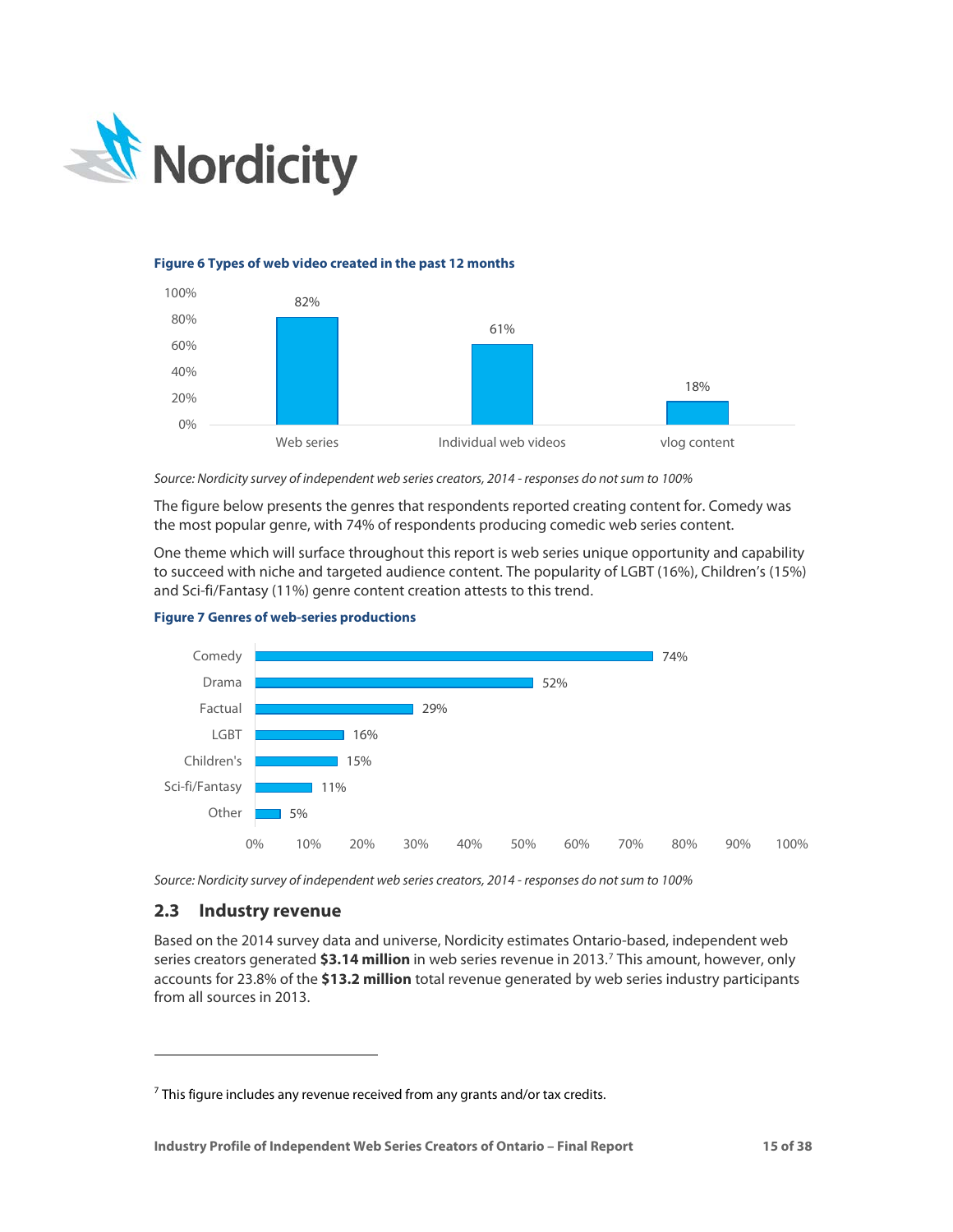

### <span id="page-16-0"></span>**Figure 8 Independent web series creator revenue**



### *Source: Nordicity survey of independent web series creators, 2014*

Notably, approximately **41%** of respondents indicated that they earned no revenue from their web series activity in 2013 and are thus contributing to Ontario's creative sector, "on their own dime." In a no- or low- revenue context, web series creators relied on a wide range of financing sources in order to produce content as shown in the figure below.

### <span id="page-16-1"></span>**Figure 9 Sources of financing for web video/series creation**



*Source: Nordicity survey of independent web series creators, 2014 - responses do not sum to 100%*

As the figure above illustrates, the most common source of financing in the Ontario-based web series industry was "Personal Savings." Some 68% of respondents reported having relied on their own savings to fund a production in 2013. Just 18% were able to draw on revenue from previous web series.

**Industry Profile of Independent Web Series Creators of Ontario – Final Report 16 of 38**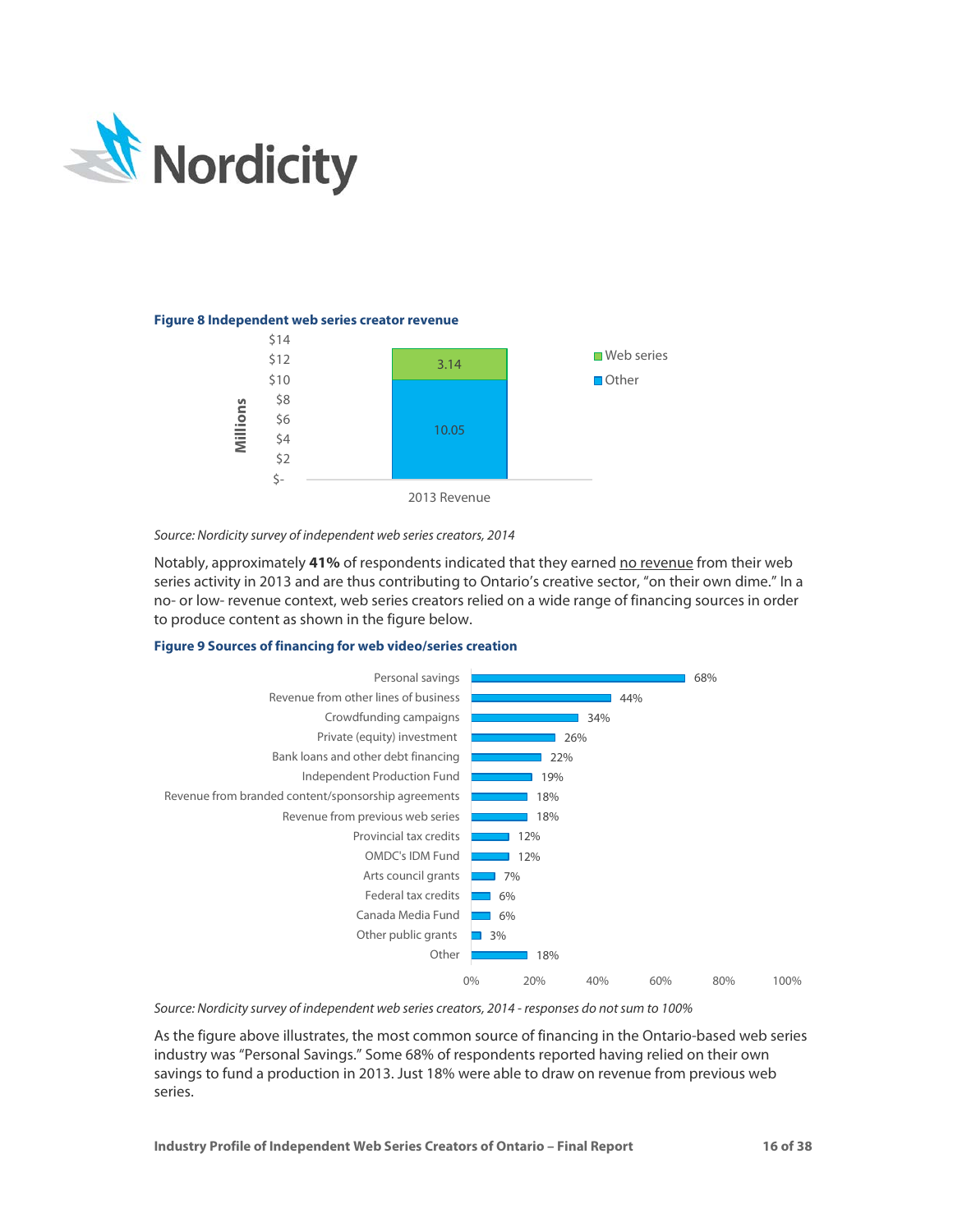

Figure 9 shows that public sources were among the least common financing mechanisms for web series creators in 2013. The largest share (18%) had accessed the IPF. Founded in 1991 as a private Foundation, the IPF endowment is now valued at \$32 million and generates revenue to support the production of Canadian drama series. The "Web Drama Series Program" was introduced in 2010 and has since been extended indefinitely.<sup>[8](#page-17-0)</sup> This IPF figure is notable in light of the fact that factual and documentary programming is *ineligible* for IPF funding and some 29% of web series creators report that they are making factual content. This figure would undoubtedly be higher if not for the IPF's genre restrictions. One respondent reported that they *did* access provincial tax credits. Anecdotally, it's known that some web series creators make use of the tax credits for some projects, however web series are generally ineligible.

About one-third (34%) of respondents drew on crowdfunding campaign revenue to finance their web series (Figure 9). Indeed, web series creators have enjoyed some significant success with crowdfunding campaigns, in large part owing to their ability to tell stories that both resonate with niche audiences and are also largely neglected by mass-audience storytellers. A relatively recent form of financing, crowdfunding is still evolving and maturing. New developments in the crowdfunding model, such as Subbable and Patreon, are described in the box below.

### **Subbable and Patreon: Crowdfunding Meets Consistency**

Billed as new ways to support and engage with the creators you love, Subbable (subbable.com) and Patreon (patreon.com) offer creators and fans a more sustainable take on crowdfunding. In their words, **Patreon** "lets fans support their favorite creators by becoming patrons. Unlike other fundraising services, which raise for a single big event, Patreon is for creators who create a stream of smaller works." **Subbable** "is a subscription service that allows audiences to connect with and fund the creators they love in a sustained, ongoing way." So rather than one fundraising splash, each platform enables loyal fans to subscribe to online content on an ongoing basis for a scheduled fee.

Though not limited to web series, both Patreon and Subbable are closely tied with web series and the YouTube community. These approaches represent ways in which the web series industry is innovating and evolving business models in order to monetize their content sustainably and engage audiences in meaningful ways.

*The second case study introduces the team behind Space Janitors - a successful web series that launched a highly successful crowdfunding campaign between Season 2 and Season 3 in order to engage and reward its loyal fans.*

l

<span id="page-17-0"></span><sup>8</sup> Retrieved from[: http://ipf.ca/web-drama-series-program/](http://ipf.ca/web-drama-series-program/)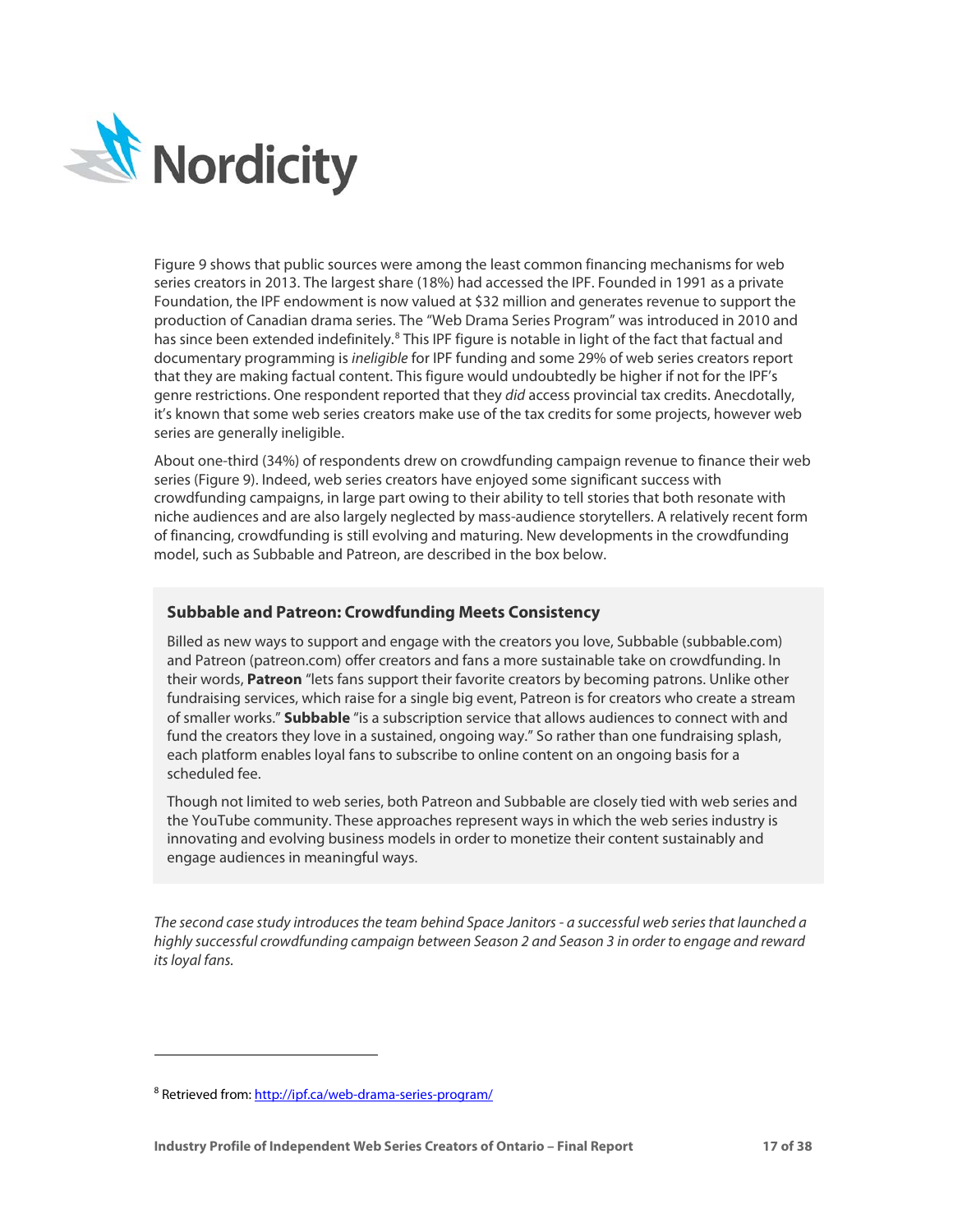

# **Davin Lengyal and Geoff Lapaire, Space Mop –** *Space Janitors*

**www.spacejanitors.com**

#### **Genre: Comedy**

### **Target Audience: Gamer, geek, sci-fi fans (i.e., Star Wars fans)**

**Background:** In 2004, Davin and Geoff worked on Pure Pwnage, a web series Geoff created with Jarett Cale, which quickly gained a cult following online. Pure Pwnage was adapted into a TV series and is currently being made into a featurelength project. The series marked the beginning of Davin and Geoff's careers as successful web series producers.

In 2010 they developed the award-winning Space Janitors, the third season of which is in production in spring 2014 and set to air in fall 2014.

**Distribution: Felicia Day's** Geek & Sundry YouTube Channel; spacejanitors.com

**Viewership:** 70-250k viewers per episode. Total views ~2.5mil

**Notable Moments:** Season 3 crowdfunding campaign (Dec 3, 2013 to Jan 12, 2014). The team had a funding goal of \$30,000 for Space Janitors but raised over \$63,000 toward production.

### **Beyond Fundraising: Crowdfunding as Interactive Audience Engagement**

Space Janitors built a sizable audience over two seasons before turning to crowdfunding, and financing for Season 3 was largely in place before the team launched its Kickstarter campaign. The campaign focused instead on unique ways to engage and involve fans, like background roles and a digital fanclub membership (spacejanitors.com/janitorslocker).

The team brainstormed rewards that would appeal uniquely to their particular fan base and audience. The engagement results were phenomenal. Incentives included exclusive access to premium content through the 'Janitors Locker' and a chance to be a character on the show, as well as a 7-hour Live Stream Telethon where some 35,000 participating fans could watch the Star Wars Trilogy with the cast.

The campaign created an opportunity to engage the audience in an innovative way. As an example, fans were invited to submit videos explaining why sci-fi meant so much to them as a genre. These videos were added to a playlist that featured similar testimonials from cast, crew, local producers and celebrities.

There are only eight episodes of Space Janitors a year so maintaining a loyal fan base from season to season can be a challenge. In this context, the crowdfunding campaign provided an additional opportunity to share content and engage viewers.

Space Janitors met its \$30,000 funding goal within a week and set stretch goals to make the show even better with more sets, more cameos and more days on set. Final amount raised was \$63,000.

### **Crowdfunding: Need to Know**

Content and interactivity are key for online audiences, and crowdfunding campaigns are yet another channel for developing and sharing that content. That being said, crowdfunding and engagement take effort. Four people were dedicated to creating content for the Space Janitors crowdfunding campaign.

Campaigns should not be just about asking fans for help, but rather offer a novel way for them to experience the show, interact with the creators and engage with the content. People appear more likely to donate because they want to be involved or they are inspired by the project, as opposed to simply bridging a gap in financing. Producers should not look at crowdfunding as a pure fundraising activity, but rather an opportunity to talk with and reward fans before the project is complete.

As with all crowdfunding campaigns, early success is important but it also helps to have a project that's market ready. Crowdfunding at its best works almost like a DVD or merchandise presale as opposed to simply a lifeline. The enthusiasm of the existing audience base was critical to the campaign's success. It's far more engaging to say, "The show you love is coming back, and it can be even better with your support" than to start from scratch. People like to back a winner, and may be more inclined to back a proven entity.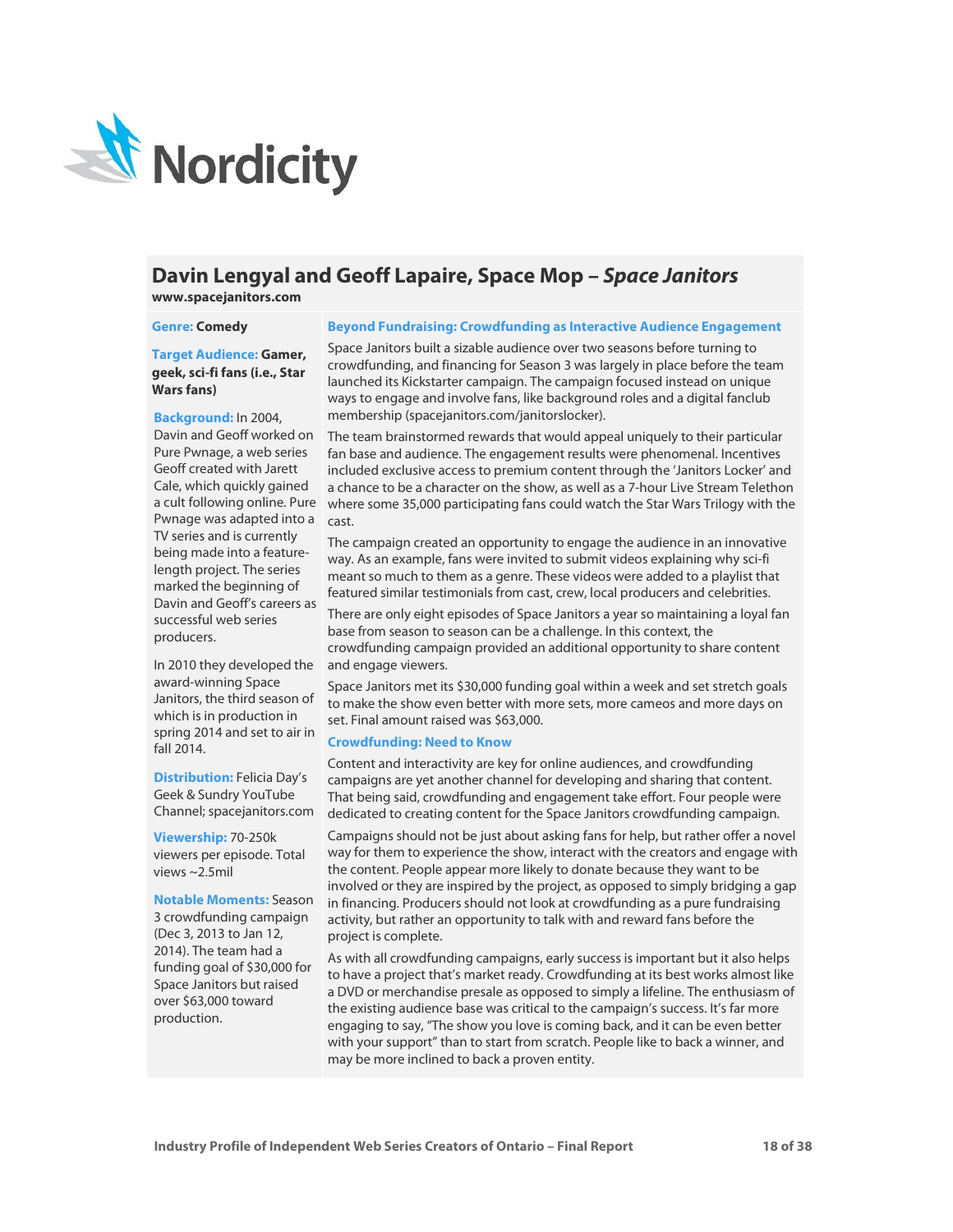

In the low-revenue context, where web series creators reported financing content from personal savings, it follows that monetization is a constant concern. Creators must try to balance the need to build an audience and sustain their production in the context of consumers' expectations for free content. The figure below presents the monetization models employed (that is to say attempted, not necessarily driving significant revenue levels) by web series creators in 2013. Some 70% of web series creators drew on advertising and revenue share agreements - the most common monetization model. Sponsorships followed, with 43% of web series creators reporting that they worked with sponsors in 2013. In web series, ancillary or indirect revenue streams such as sponsorships, events and merchandise appear to be highly important to web series creators.

### <span id="page-19-1"></span>**Figure 10 Monetization models for web series**



*Source: Nordicity survey of independent web series creators, 2014 - responses do not sum to 100%*

In the figure above, "Other" models included: "Series embedded in apps, with in-app purchases", "Contesting", "Sold video as educational resource" and "none."

Ultimately, the business model for web series appears to be still emerging. The web series environment is one where three-quarters (76%) of operating entities worked on non-web series projects in 2013. With such a low base, revenue derived from web series content is also low, suggesting much of the industry is not yet at the viable business stage. Web series creators act more like a research and development arm of the audio-visual sector, experimenting with emerging approaches to monetization, audience engagement and distribution. However, even with little profit, there are material sources of independent financing, such as crowdfunding.

# <span id="page-19-0"></span>**2.4 Volume of production**

 $\overline{\phantom{a}}$ 

Based on the survey responses, the total volume of web series production budgets in Ontario in 2013, including in-kind and voluntary contributions, was **\$7.45 million**. In contrast, in 2013, the volume of Ontario-based television production was \$996 million.[9](#page-19-2)

<span id="page-19-2"></span><sup>9</sup> CMPA, AQPM, and Department of Canadian Heritage, *Profile 2013: Economic Report on the Screen-based Media Industry in Canada*, p.49.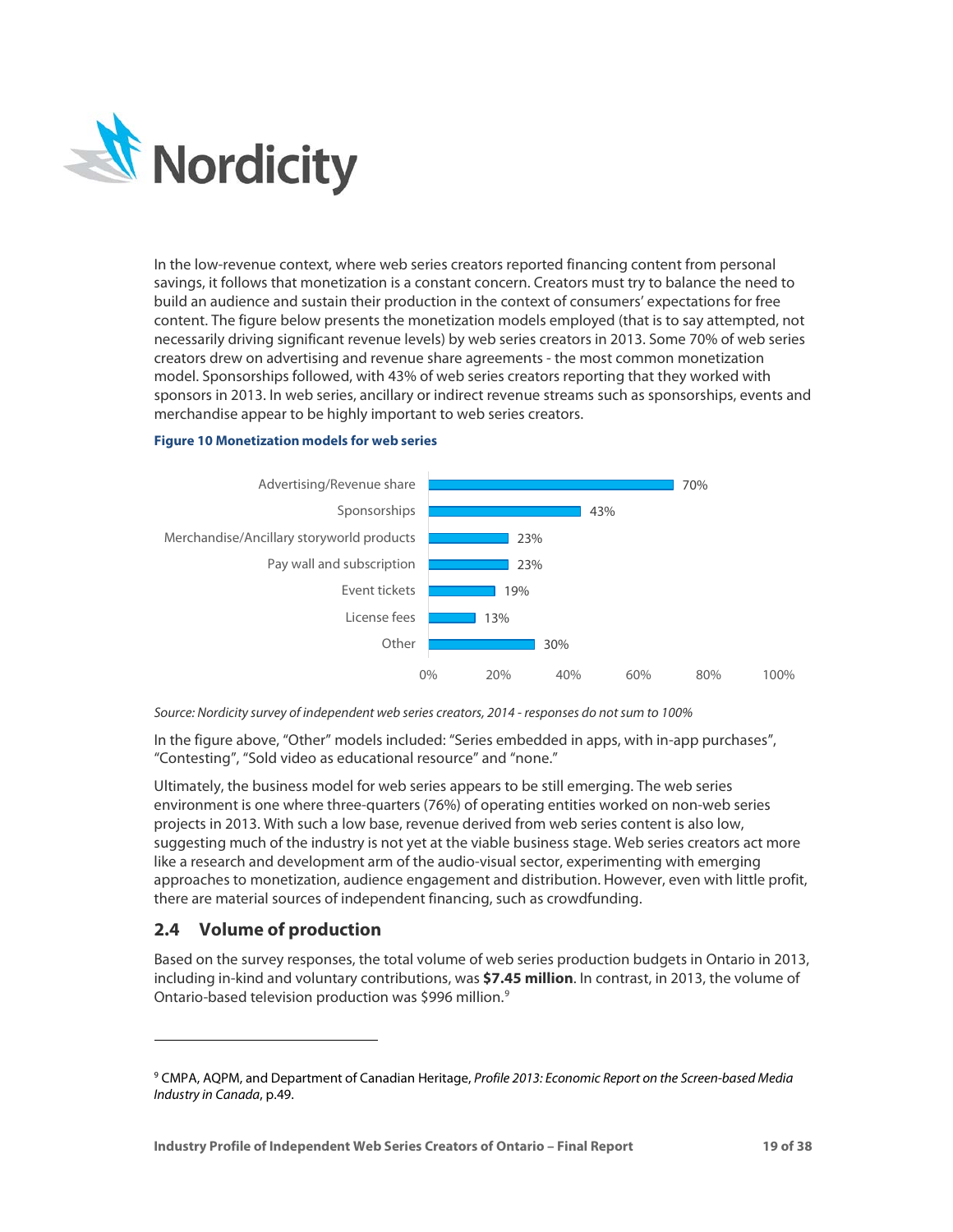

While the simple average production budget for a web series in Ontario in 2013 was **\$68,400**, it is perhaps more useful to look at the distribution of production budget sizes – see Figure 11 below. While the average was in the \$50,000 to \$100,000 level (at \$68,400), only 17% of projects exceeded that budget range, and 79% were below it – mostly in the \$0-10k range. [10](#page-20-2)

<span id="page-20-0"></span>



*Source: Nordicity survey of independent web series creators, 2014 - responses do not sum to 100% due to rounding*

In 2013, web series creators produced 120,620 minutes of content across the three web series categories, presented in Figure 12 below. The largest share of minutes produced were in web series (65%) while the smallest share (as measured by minutes) was vlog content, with just 1% of all minutes produced.

### <span id="page-20-1"></span>**Figure 12 Total web series production minutes by category**



*Source: Nordicity survey of independent web series creators, 2014*

 $\overline{\phantom{a}}$ 

<span id="page-20-2"></span><sup>&</sup>lt;sup>10</sup> "The average budget for IPF-funded projects was \$275,394. The IPF does not fund all web series content – and some creators of smaller projects may not deem it necessary to apply to the IPF. As well, budgets for scripted drama productions would tend to be higher than for vlogger and factual content." Guide to Web Series Best Practices, Retrieved April 2014 from: [ipf.ca/IPF/resources/web\\_series\\_best\\_practices.](http://ipf.ca/IPF/resources/web_series_best_practices)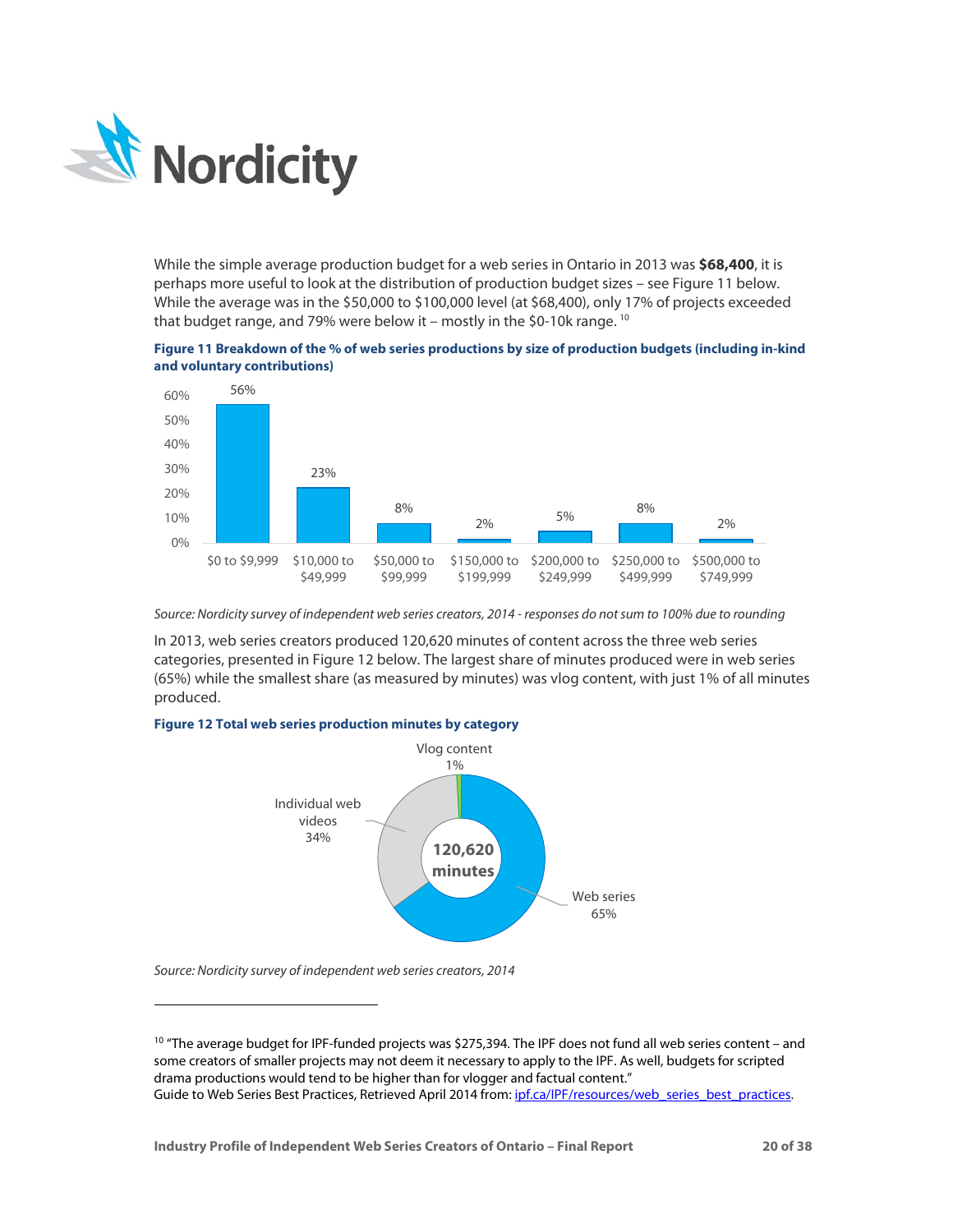

l

Based on the total above, the average production cost per minute of video in web series is **\$63.33**. In contrast, the average production budget per minute of English-language Canadian TV fiction productions ranged from \$6,771 in the lifestyle genre to \$29,313 for fiction.[11](#page-21-1)

The figure below presents the average length (in minutes) per type of web series content. For creators of web series, an average *series* length was 47.9 minutes, likely broken out into numerous short episodes. For creators of individual videos, the average length was about half of a web series, while vlog content averaged under four minutes per video.



<span id="page-21-0"></span>**Figure 13 Average length of content by type of web series (minutes)**

### *Source: Nordicity survey of independent web series creators, 2014*

Approaches to production in web series can be vastly different from traditional film and television production. One web series creator described running through "ten times" the content that film and television producers create in a given day. This creator suggested that traditional producers, "can't run at the pace [web series creators] do", explaining that the rules of production are simply different in each environment and both producers would be "out of their element" in the other's camp.

The figure below presents the growth in web video content produced by web series creators between 2012 and 2013, according to the creators. More than half (55%) of respondents reported that they have increased their volume of production by more than 25%, suggesting the supply of web series content is likely to continue to grow.

<span id="page-21-1"></span> $11$  Tabulations based on "English-language Canadian television production, by genre" and 48 minutes of production per hour. *Profile 2013: Economic Report on the Screen-based Media Industry in Canada*.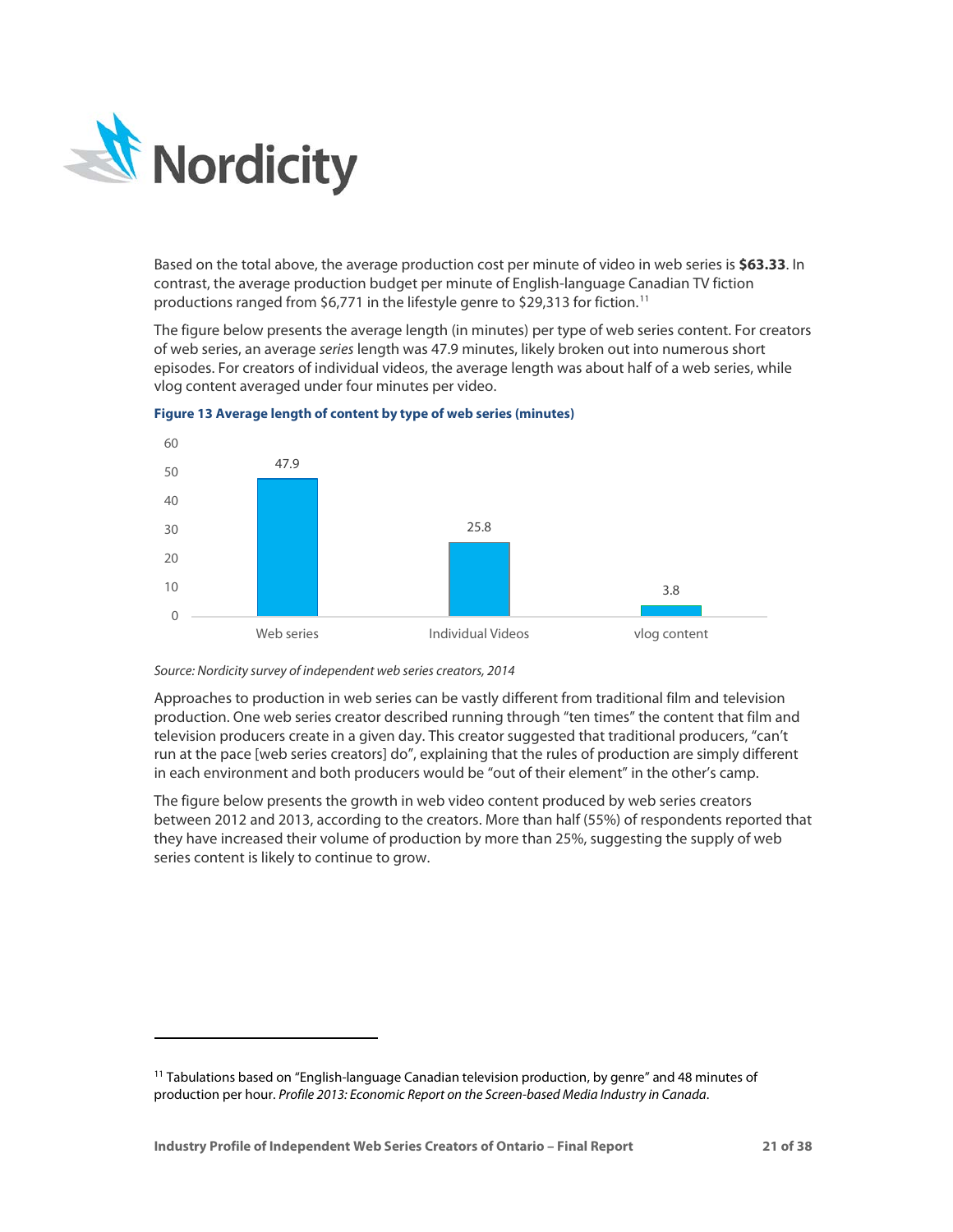

<span id="page-22-0"></span>

*Source: Nordicity survey of independent web series creators, 2014*

*The third case study introduces Felice Gorica, TV producer turned web series creator/publisher. Gorica has explored myriad approaches to monetization. Based on her research and experience she has developed what can be described as a niche network model for web series monetization and distribution.*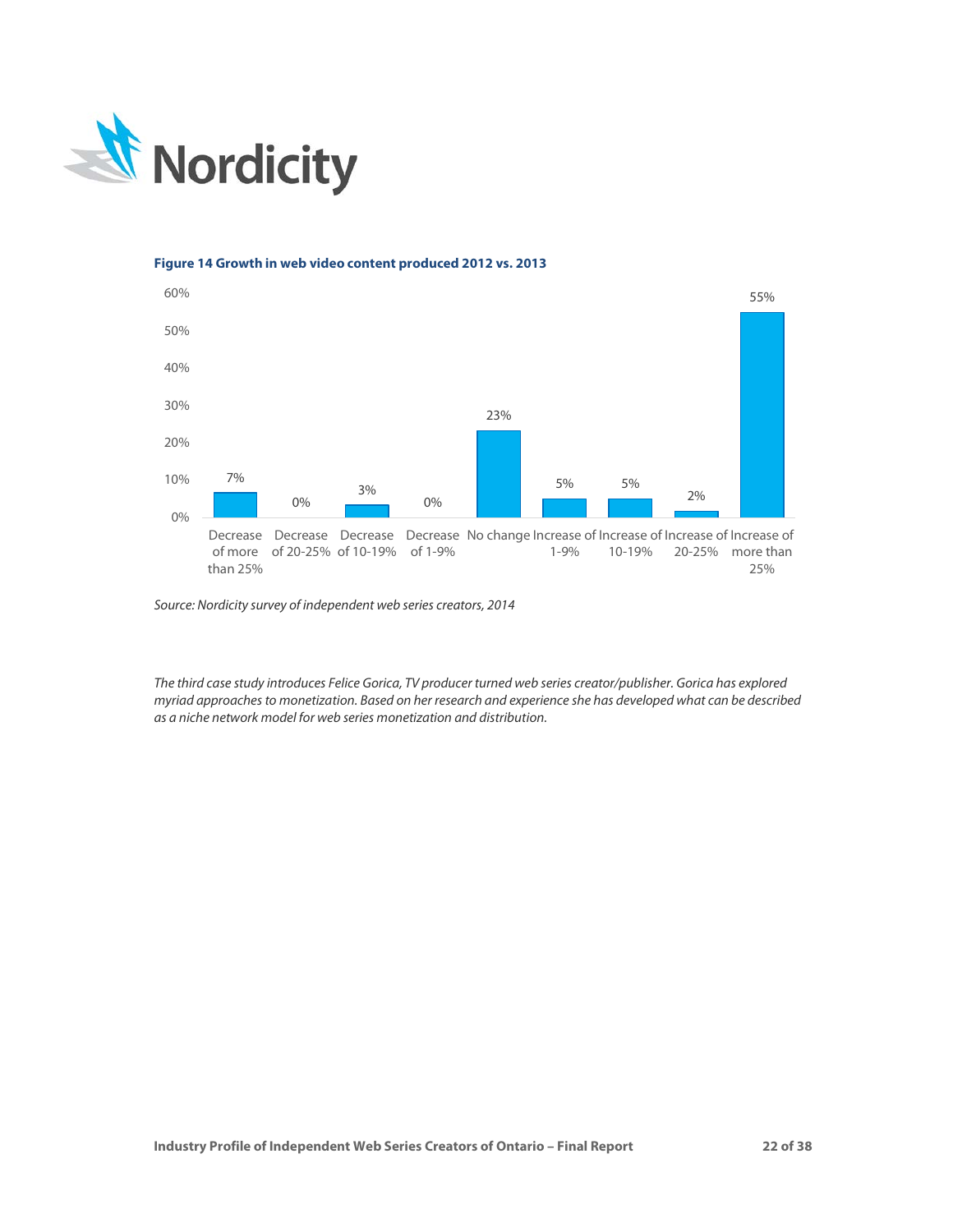

# **Felice Gorica,**

**newexplorer.tv | lifestylegoddess.tv (prototypes)**

### **Genre: Factual, Documentary**

### **Target Audience: Global fans of high quality documentary and factual production from science,**

# **technology and education to history, travel and more.**

### **Background:** Felice's

background is in documentary production and lifestyle TV series but she was an early adopter of online video content.

Disillusioned with the onslaught of reality television (and broadcasters' increasing appetite for reality content over high-quality documentary) Felice built on her desire for creative control and sense that content was moving increasingly online, and began to explore changing her business and distribution model.

**Distribution:** Works with YouTube and other platforms but believes in driving viewers back to her own channel where she can drive ancillary revenue streams.

**Viewership:** Targeting worldwide audience, though websites above are still in the prototype stage.

### **Business Model Considerations**

Felice sees the lack of attention or focus on business models as one of the top challenges facing the web series industry. In her view, "the business model needs to be a science, not an art." She also recognizes that her transition to web series meant becoming more than a producer; she was suddenly also a researcher, marketer, analytics and advertising expert, business person, content creator and publisher.

Her experience and continued research and interest in the field led her to stay in the factual and documentary genre. As Felice explains, "it can be difficult to monetize drama and comedy because on the internet everything is still about search and search engine optimization." In the comedy genre one's partners and aggregators (e.g., Funny or Die) can sometimes reap the largest rewards in the relationship. In factual and documentary, the power lies in identifying and understanding your niche audience and developing content for that niche.

A focus on niche audiences and content can help producers to identify diverse revenue streams. Nonetheless, challenges persist from **monetization** to **technical limitations** (e.g., with regards to analytics and distribution), and **consumer expectations** (i.e., viewers' desire to enjoy constant access to new material online for free).

### **The Niche Network Model**

Before she embarks on a web series project, Felice researches three areas: 1) What content audiences want and are willing to pay for (**monetization**) 2) Whether gaps in such content exist (**opportunity/need**) and

3) Whether she is interested in developing such content (**creative control**).

With niche content and an engaged audience it is possible to introduce a variety of relevant and appealing revenue streams: sponsors, advertisements, merchandise, video subscriptions, events and speaking engagements, special editions and more.

Felice's niche network model proposes several websites on different niche topics that are loosely networked together. Each website directs audiences back and forth to enjoy content across all sites. This approach recognizes that one may receive the largest number of viewers from YouTube but that ultimately you want to channel audiences back to your own sites where you can promote your sales and revenue drivers.

Felice's recommendation is that producers start with a niche show on YouTube (free and best reach), testing and working to build an audience. With traction in hand, producers can begin to multiply and/or spinoff from the niche. Eventually, one can build a standalone website where ads, merchandise and subscriptions can be sold. From there, creators can add more websites and develop a network. This approach to content creation is market-driven, but according to Felice it still allows for creative control and interest, which is still her top priority.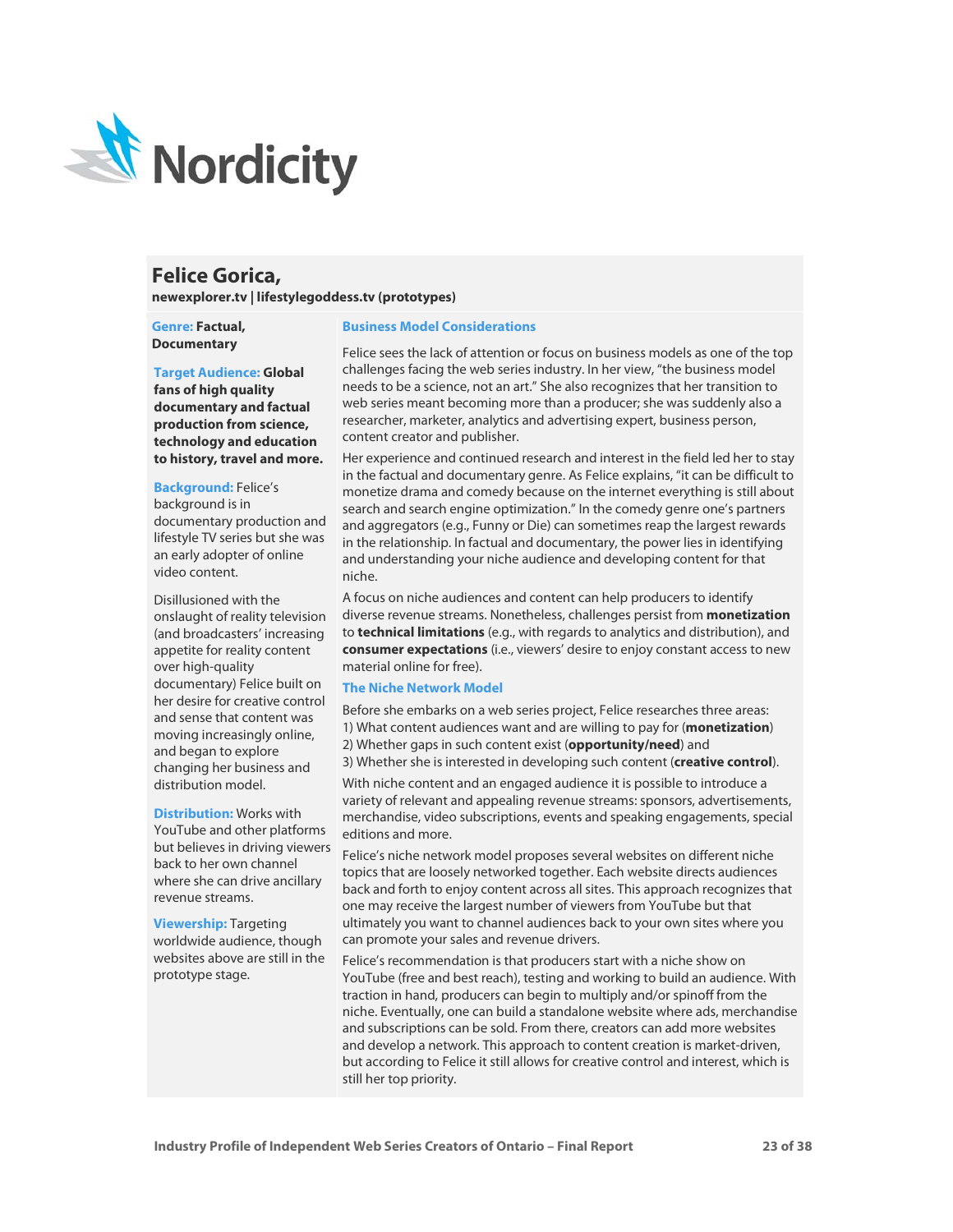

### <span id="page-24-0"></span>**2.5 Platforms for distribution and engagement**

Web series, shows and vlogs can be distributed or "posted" to one or many online video platforms. As depicted in the chart below, in 2013 YouTube was the leading platform for web series creators by a wide margin. Some 94% of web series creators reported that they distribute content through YouTube. A creator's own website was an important platform with 39% of creators distributing content on their own site. Alternatives to YouTube and Vimeo are important in part because creators can sell other material on their own sites, such as merchandise and exclusive content. Overall, there was less engagement with the predominantly paid-for platforms, such as: "subscription portals" (9%), "iTunes" (9%), "Hulu" (3%), "Amazon" (1%) and "Netflix" (1%).

### <span id="page-24-1"></span>**Figure 15 Web series distribution platforms**



### *Source: Nordicity survey of independent web series creators, 2014 - responses do not sum to 100%*

Respondents were asked to characterize *how* they were using the platforms listed above; in other words, whether they were the *primary* distribution platform or an *alternate* viewing platform. The figure below shows the breakdown of responses for primary distribution platforms in 2013. Again, unsurprisingly, YouTube is the dominant distribution platform. About half of respondents used YouTube as their primary distribution platform in 2013. Responses also support the importance of distributing on one's own website, as 13% of creators used their own website as the primary distribution platform.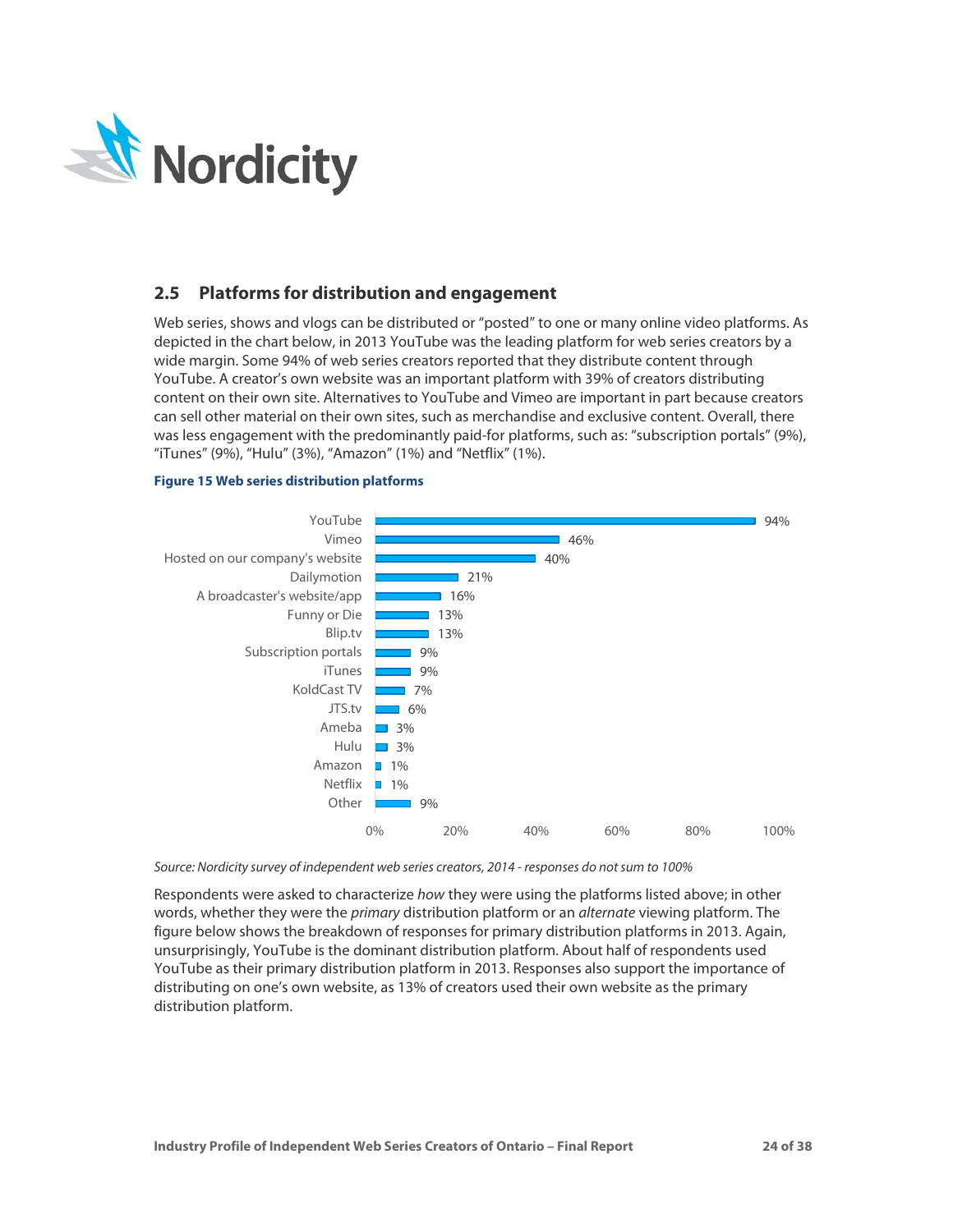

### <span id="page-25-0"></span>**Figure 16 Primary distribution platform for web series**



*Source: Nordicity survey of independent web series creators, 2014 - responses may not sum to 100% due to rounding*

The figure below shows which platforms web series creators used as their secondary distribution platform in 2013.

### <span id="page-25-1"></span>**Figure 17 Secondary distribution platform for web series**



*Source: Nordicity survey of independent web series creators, 2014 - responses may not sum to 100% due to rounding*

What is clear in the figure above is that there is no single dominant secondary distribution platform. Web series creators are posting content to YouTube in the first instance and then to a variety of other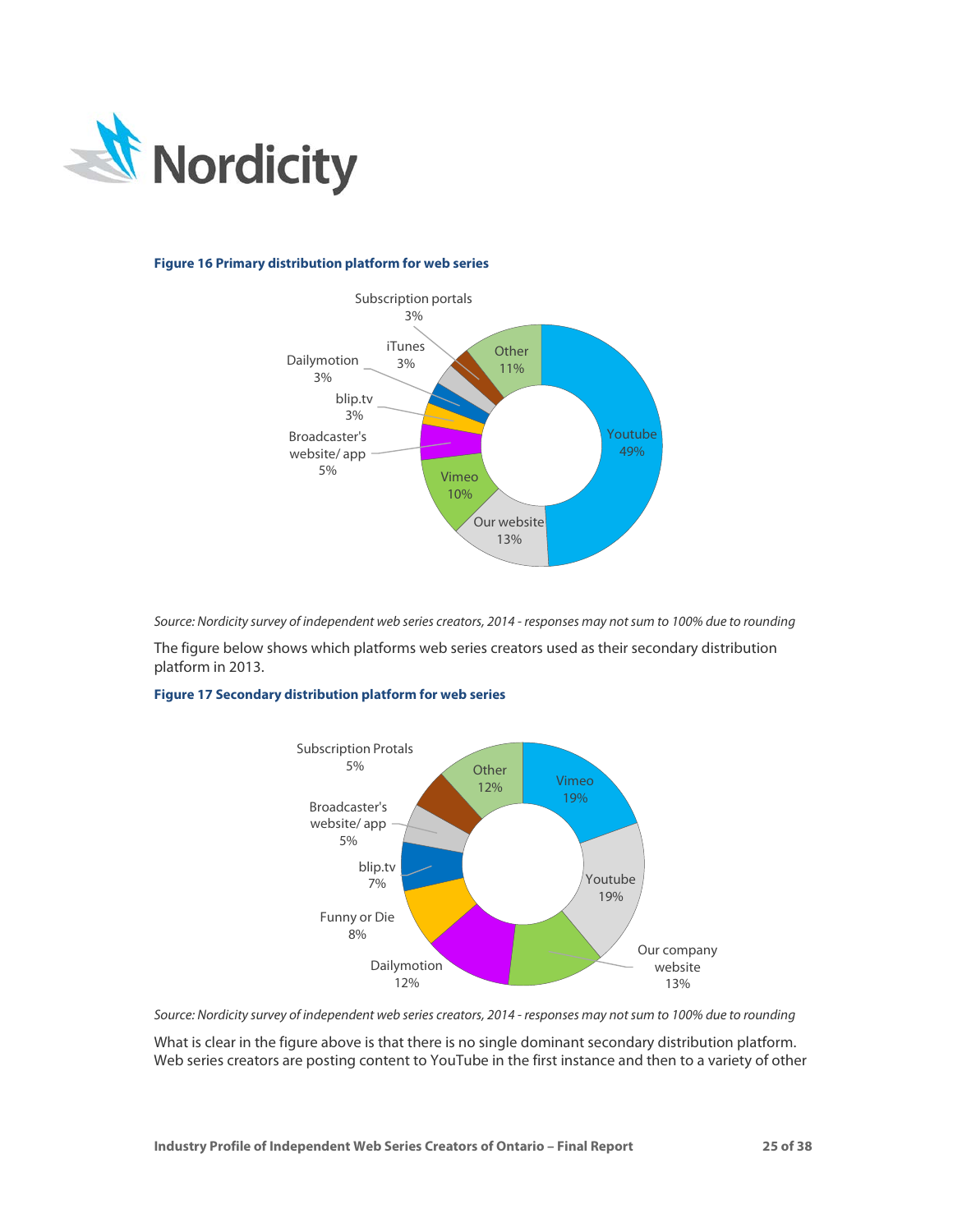

places afterwards, ranging from their own websites and Vimeo to niche content aggregators such as Funny or Die and various other sites.

The figure below presents a breakdown of how web series creators used their most important distribution platform, YouTube, in 2013. In addition to its function as a primary and alternate viewing platform, web series creators used YouTube as a marketing channel to post "teaser" or "promotional content" (22%) as well as an audience engagement tool by hosting private screenings (12%).

### <span id="page-26-0"></span>**Figure 18 How web series creators use YouTube**



### *Source: Nordicity survey of independent web series creators, 2014*

Audience engagement is a constant focus for emerging and established web series creators. To that end, social media was a significant tool for audience interaction and promotion in 2013, as presented in the figure below. Web series creators reported they used Facebook (96%) and Twitter (84%) most commonly for interacting with audiences. Instagram, Vine, Pinterest, Tumblr and Google Plus were also employed for audience interaction though less heavily than Facebook and Twitter. According to interviews, the power of social media partly lies its ability to help creators research and find their niche audiences and engage with them directly.

The somewhat intangible tool "Word of Mouth" was employed by 81% of web series creators. Live events were also important (41%). Web series creators reported that they meet audiences at events such as Comic-Con and other face-to-face occasions.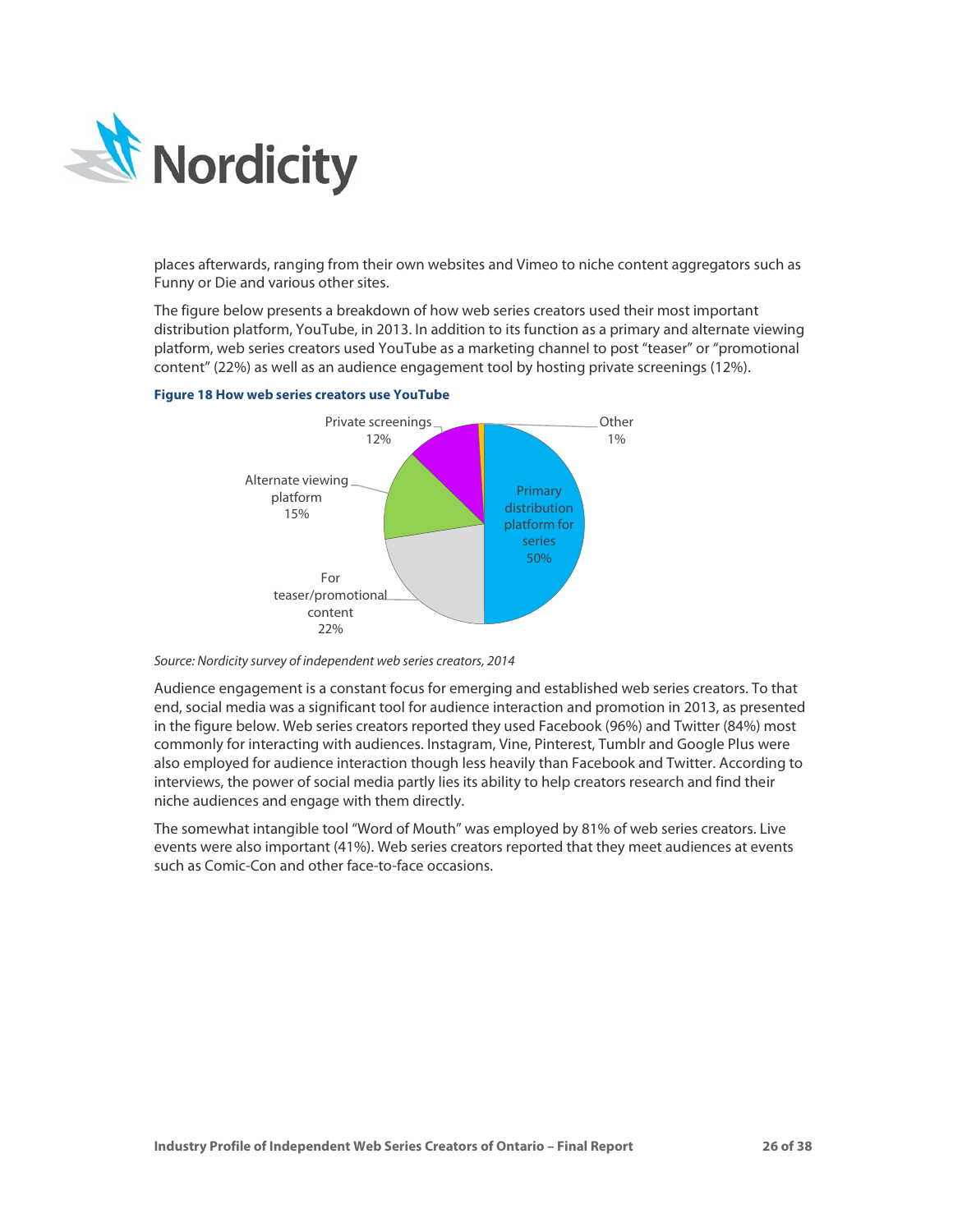

### <span id="page-27-0"></span>**Figure 19 Tools for interacting with audiences**



### *Source: Nordicity survey of independent web series creators, 2014 - responses may not sum to 100%*

One web series creator described the intense focus on audience engagement online, explaining, "We have niche audiences and know how to speak to them in their own language. Broadcasters want broad appeal. I can tell you how many people watched today, when they dropped out, their age and gender. That's what the internet allows you to do – an immediate connection to audience." This "niche" approach and access to detailed analytics is perceived by many web series creators to be a key success factor in building an audience.

*The fourth case study introduces Jason Leaver, the creator of the award-winning and highly acclaimed series Out with Dad. This case study highlights the impact of focusing on a target audience and some of the potential avenues for success within a given niche.*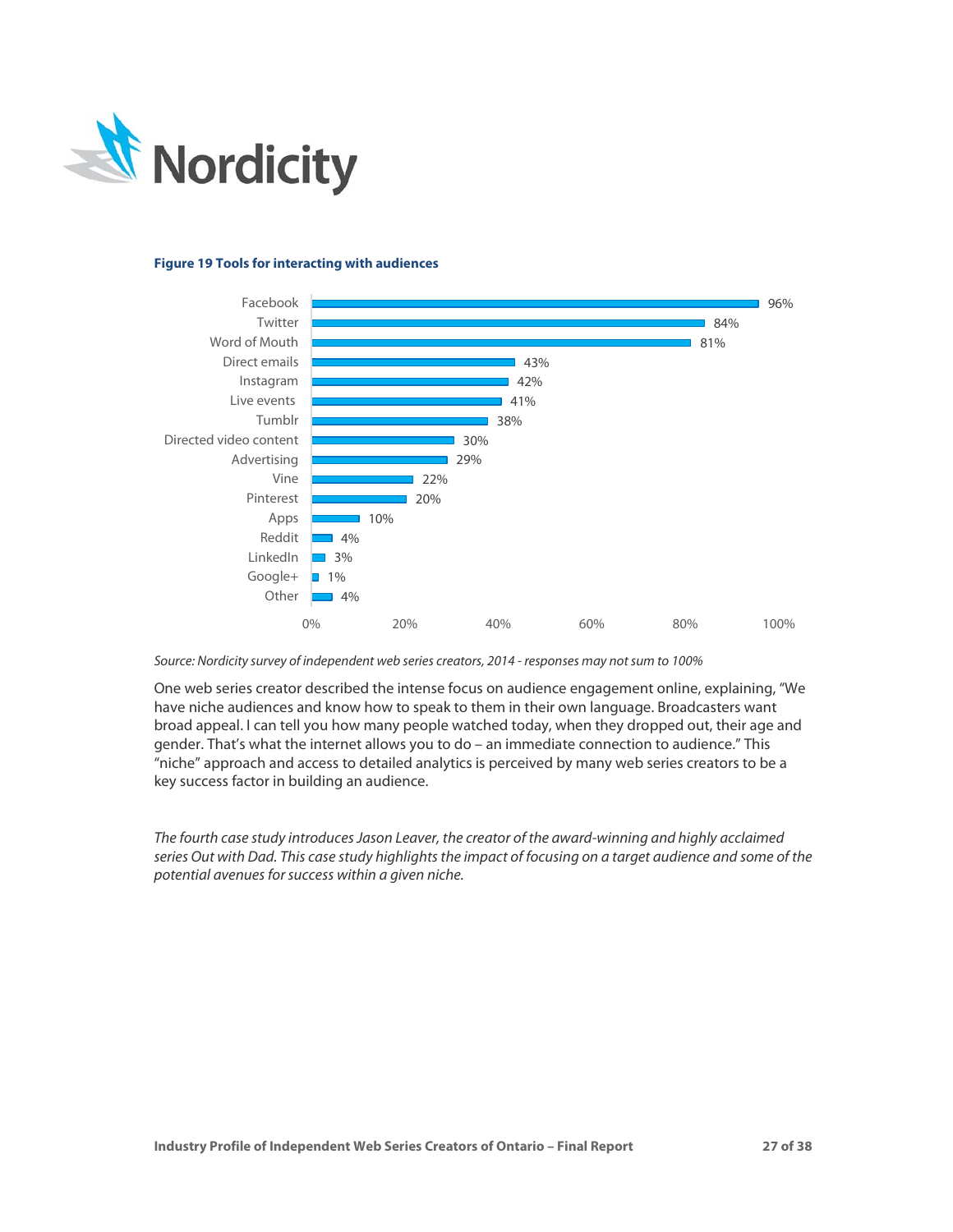

# **Jason Leaver -** *Out With Dad*

**www.outwithdad.com**

#### **Genre: Drama**

**Target Audience: Early teens to early 20s and 50+ LGBT community, Parents of LGBT children**

**Background:** Jason has been working in video production for over two decades and is also an award-winning short film producer.

In 2009 Jason was on the subway when he had an idea for a series about a girl coming out to her dad. After some research, Jason saw there were few resources for teens, and fewer for their parents, that depicted coming out in a positive light.

**Distribution: Partners include:** onemorelesbian.com, afterellen.com, Blip.tv, YouTube Channel, francetélévisions, and others.

**Viewership:** 60k (recent episodes) to 8.4M (top views). Roughly 450K views per month.

#### **Selected Awards/Nominations:**

*LA Webfest 2011, 2012:* Grand Jury Prize, Outstanding Drama Series *Marseilles Webfest 2012:* "Coup de Coeur" France4TV Prize *Canadian Screen Awards 2013:* 

Best Original Program or Series produced for Digital Media - Fiction Nominee

### **Accessing a Specific Niche Audience**

Part of the success of OWD is its ability to connect with smaller, but more specific and underserved segments of the LGBT community, from younger people looking to come out to their parents to older members of the LGBT community who wish that this type of resource had been available to them earlier in life.

OWD has been made very easy to find. For example, metatags relate to what a person looking to come out might search (e.g., "lesbians coming out", "parenting lesbians", etc.). Designing the keywords in a genuine, uncynical manner (i.e. by not chasing link-bait) has generated excellent SEO results.

Perhaps the most important access points for these target audiences were existing portals for this type of content. The biggest jump in viewership occurred after OWD was syndicated with distribution partners (e.g., onemorelesbian.com and afterellen.com). Those portals had already aggregated an interested audience – and were hungry for high-quality and deeply personal content. As the portals were connected to the wider community, so too did OWD's audience figures grow. Other web series with similar topics (e.g. "Anyone but Me") also cross-promoted the show, leading to greater awareness.

Extending the show to other languages has proven to be one of the best ways to connect to new, often international audiences (often in places where such content is scarcer). For example, a pirated Spanish-language version of OWD had (before it was removed) more views than the (official) English-language version. Rather than fight the pirates, Jason asked the 'subtitler' to translate the scripts officially, which led to a major spike in traffic. OWD is now available in various languages (e.g., Greek, Portuguese), and with English subtitles for deaf audiences.

### **Monetizing a Niche: Need to Know**

To monetize the show, OWD viewers can donate via Paypal. If they do so, they are able to access a VIP Facebook page, where they can view early, rough cuts of OWD. As a side-effect, these engaged VIPs also serve as an informal focus group for new content and have input into the final product.

Given the privacy concerns among members of the LGBT community, a donor's list must be treated with caution (i.e., made an explicitly opt-in feature with the option to remove one's name at any time).

Given the international appeal of the content (and its distribution), OWD has received donations from around the world (e.g., France, Italy, etc.).

OWD's broad appeal has proven successful in covering most of the show's third season costs.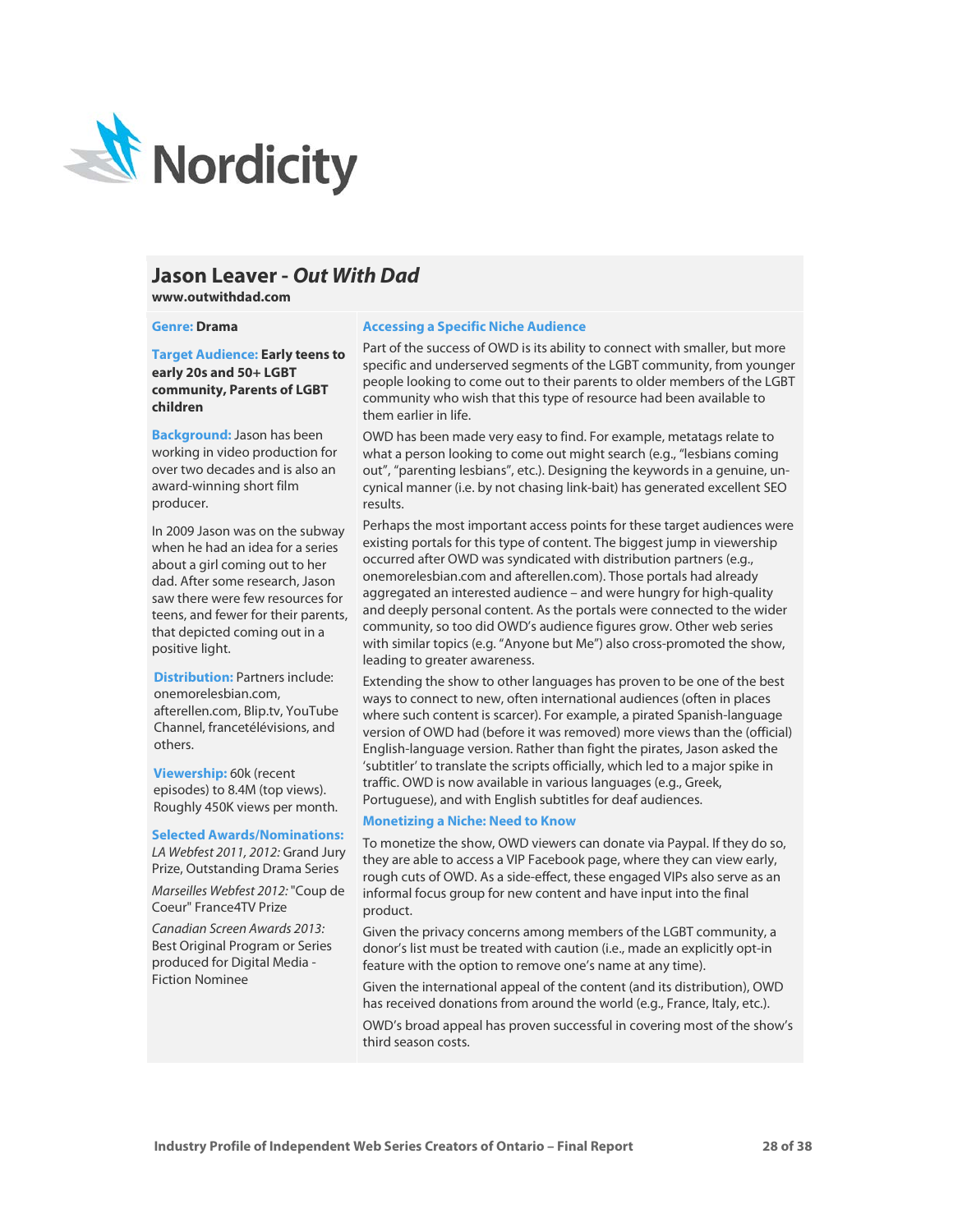

# <span id="page-29-0"></span>**3. Working in Web Series in Ontario**

This section characterizes the web series industry workforce.

### <span id="page-29-1"></span>**3.1 Employment**

l

Based on the reported number of part-time and full time workers in web series, **210** full-time equivalent (FTE) employees were generated by web series in Ontario in 2013 (not including contract employees, interns and volunteers).

The figure below presents the team breakdown, on average, per web series project by full-time, parttime, contract and interns and volunteer workers (rounded to the nearest person unit). On average, a web series project in 2013 required seven people: two full time employees, one part time employee, one contract employee and three interns and/or volunteers. As such, the team included as many interns and volunteers as it did actual employees.



### <span id="page-29-2"></span>**Figure 20 Average web series project team by type of employment**

*Source: Nordicity survey of independent web series creators, 2014*

The average wage of someone working – in any role – on a web series is **\$18.40** per hour. In contrast, the average hourly wage in the film and television production industry is approximately \$29.54.<sup>[12](#page-29-3)</sup> In this context, one interviewee identified an abundance of talent in Ontario but described the ability of web series creators to pay a viable wage as a major concern.

The figure below presents responses to the question, "how easy is it to find the right people (i.e., with the required skills) to work on web series projects?" The majority of respondents (38%) reported that it was "somewhat easy" to locate the appropriate talent for their web series project.

<span id="page-29-3"></span><sup>12</sup> Derived from the average FTE salary in the film and television production industry in *Profile 2013: Economic Report on the Screen-based Media Industry in Canada*.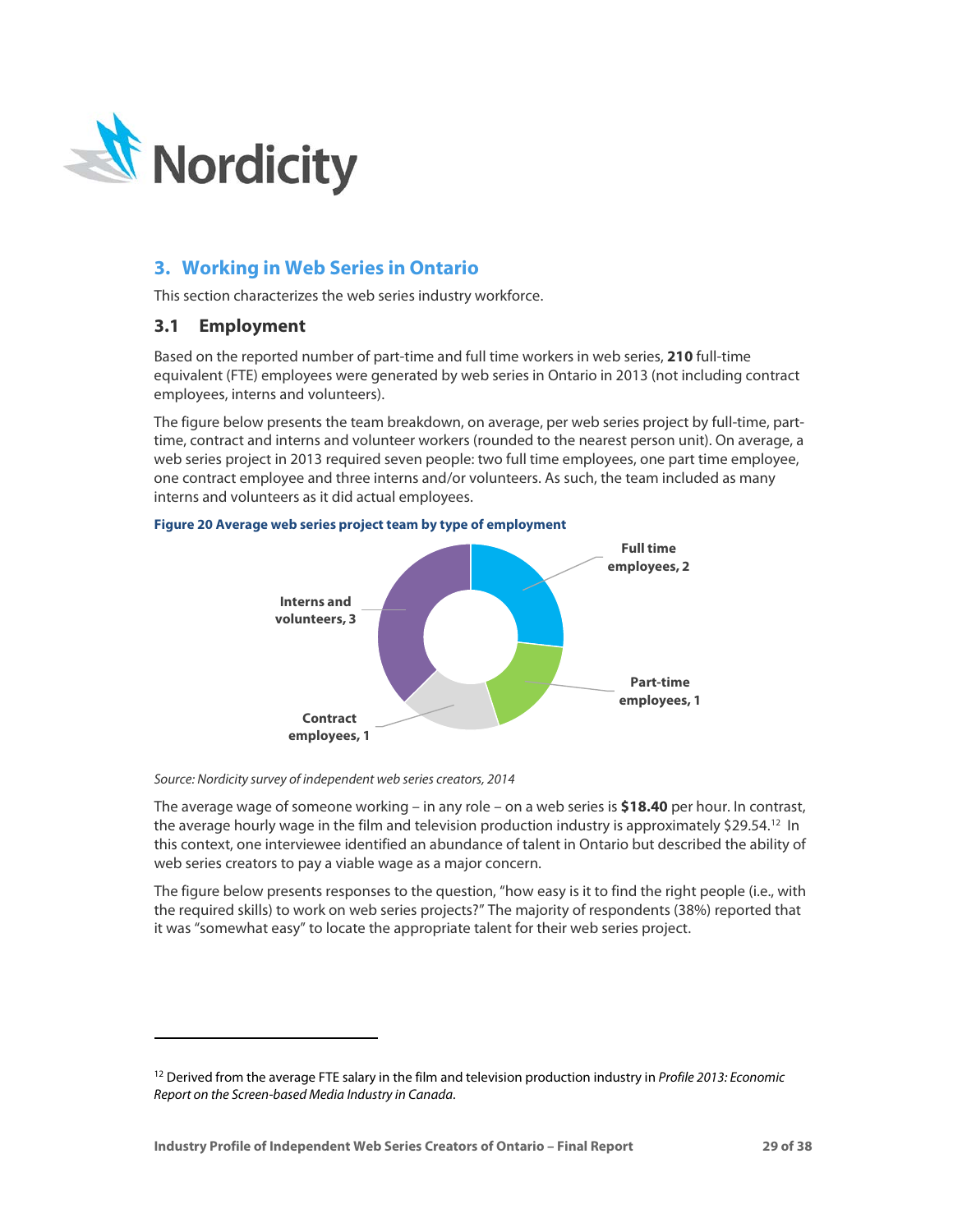

### <span id="page-30-1"></span>**Figure 21 Ease of finding appropriate talent for web series**



### *Source: Nordicity survey of independent web series creators, 2014*

Related to the issue of retaining talent is the issue of sustainability. In an environment where teams are small and financing is scarce, web series creators must work on all of the other parts of the business from writing and producing, to managing finances, marketing distribution and partnerships. One web series creator says, "as soon as you do anything on the web, the old silos begin to blur. Every job is every job. I tell everyone, you're never going to sleep again!" Without the right skills and support, it can be a quick road to burnout.

### **How Sustainable is the "All hands on deck" model?**

"You're always looking for someone who can pull off miracles on a dime. I - as the producer/cocreator - spent two days carving Styrofoam. We don't have the luxury of hiring a huge crew. All web series producers are fully involved in all aspects of production. It creates a sense of ownership that doesn't happen in television.

But…we've hit our cap as an industry. I don't think we can grow any further if we keep working that way. How do you build the infrastructure to grow? Can you find people you trust enough and take a more hands-off approach?"

*Ontario-based web series creator*

# <span id="page-30-0"></span>**3.2 Recognition and awards**

Ontario-based web series creators are internationally renowned and respected for their production values, audience engagement levels, audience reach and numbers, and quality of storytelling. One measure of this exposure is international awards and accolades for web series: at web fests, respected awards shows, and from critics worldwide. Exposure from awards and festival screenings, as well as mainstream media, can also go a long way towards "breaking through the noise" online and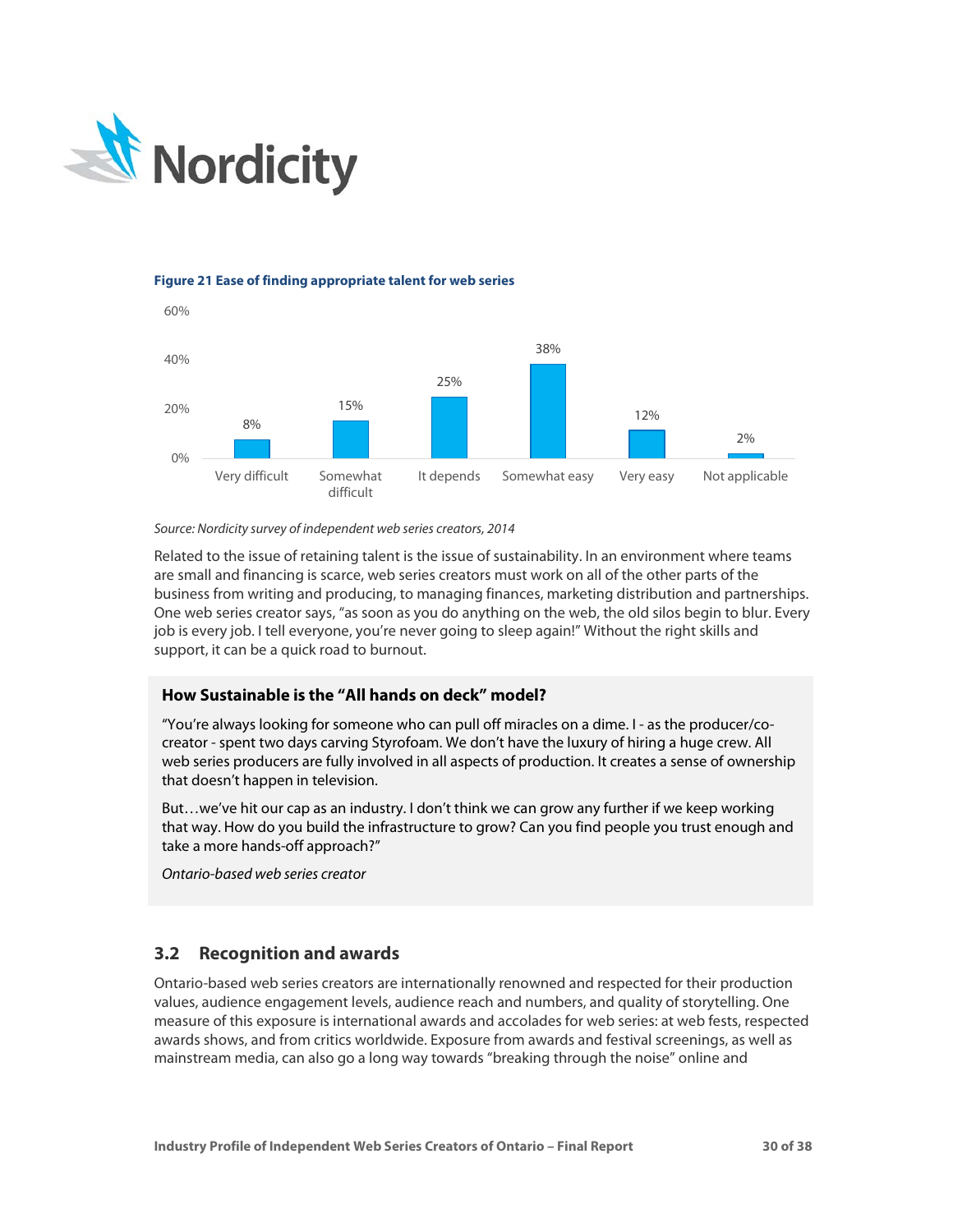

attracting new viewers – crucial boosts when one considers that many creators may not earn back their production budgets in terms of revenue.

One web series creator explained the need for recognition as a way to showcase web series talent and quality saying, "There's also a stigma that web series are of low quality. A lot has been done to change that over the last two or so years, but we're still fighting an uphill battle. A little media focus on the right projects could go a long way to remedying that misconception."

Toronto's first international web series festival, TO Web Fest, took place in 2014 but independent web series creators have been showcasing their content at international festivals for some time. Many of the case study subjects are multi-award-winners and have screened at numerous festivals around the world. The figure below presents the number of web series submitted to, and accepted by, a range of top festivals. What is evident is the predominance of international festivals at which Ontario-based web series creators successfully screened their shows as just two of the festivals were based in Canada.[13](#page-31-1) That being said, the overall participation in festivals was still quite low, owing perhaps to the youth of the industry and barriers to submission such as cost, selection committees and/or general lack of awareness.



### <span id="page-31-0"></span>**Figure 22 Web series submitted to and accepted by festival, 2013**

*Source: Nordicity survey of independent web series creators, 2014*

l

The figure below shows the number of awards nominations and wins earned by web series creators in 2013. Once again, Ontario-based web series creators were recognized at both Canadian and international award shows. The overall participation for awards appears to be higher than for festivals, owing perhaps to fewer administrative burdens for the web series creator themselves to tackle as part of the submission process.

<span id="page-31-1"></span><sup>&</sup>lt;sup>13</sup> HollyWeb takes place in LA, Raindance takes place in London, UK, ATL is the Atlanta web festival.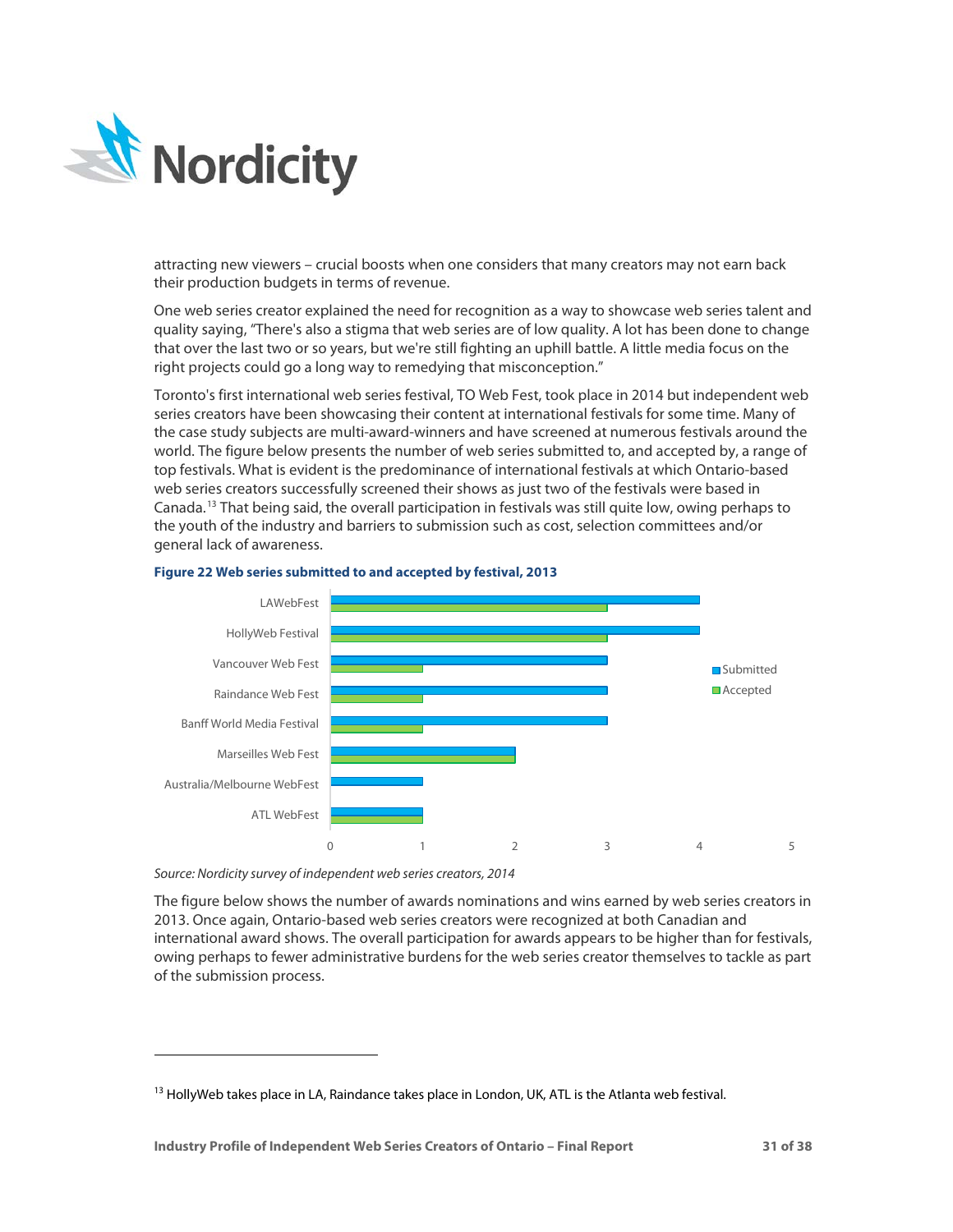

### <span id="page-32-0"></span>**Figure 23 Awards nominated and won, 2013**



*Source: Nordicity survey of independent web series creators, 2014*

Participation in web series festivals and awards won can also be valuable metrics for ongoing tracking of the industry's performance and exposure, in Canada and internationally.

*The final case study presents Dan Speerin of Truth Mashup, a political satire web series which, in the absence of funding, relies on partnerships, ancillary revenue streams and advertising to produce content. This case study describes some of the competition for audience's attention online and the challenge of breaking through "the noise" of a seemingly endless supply of free online content.*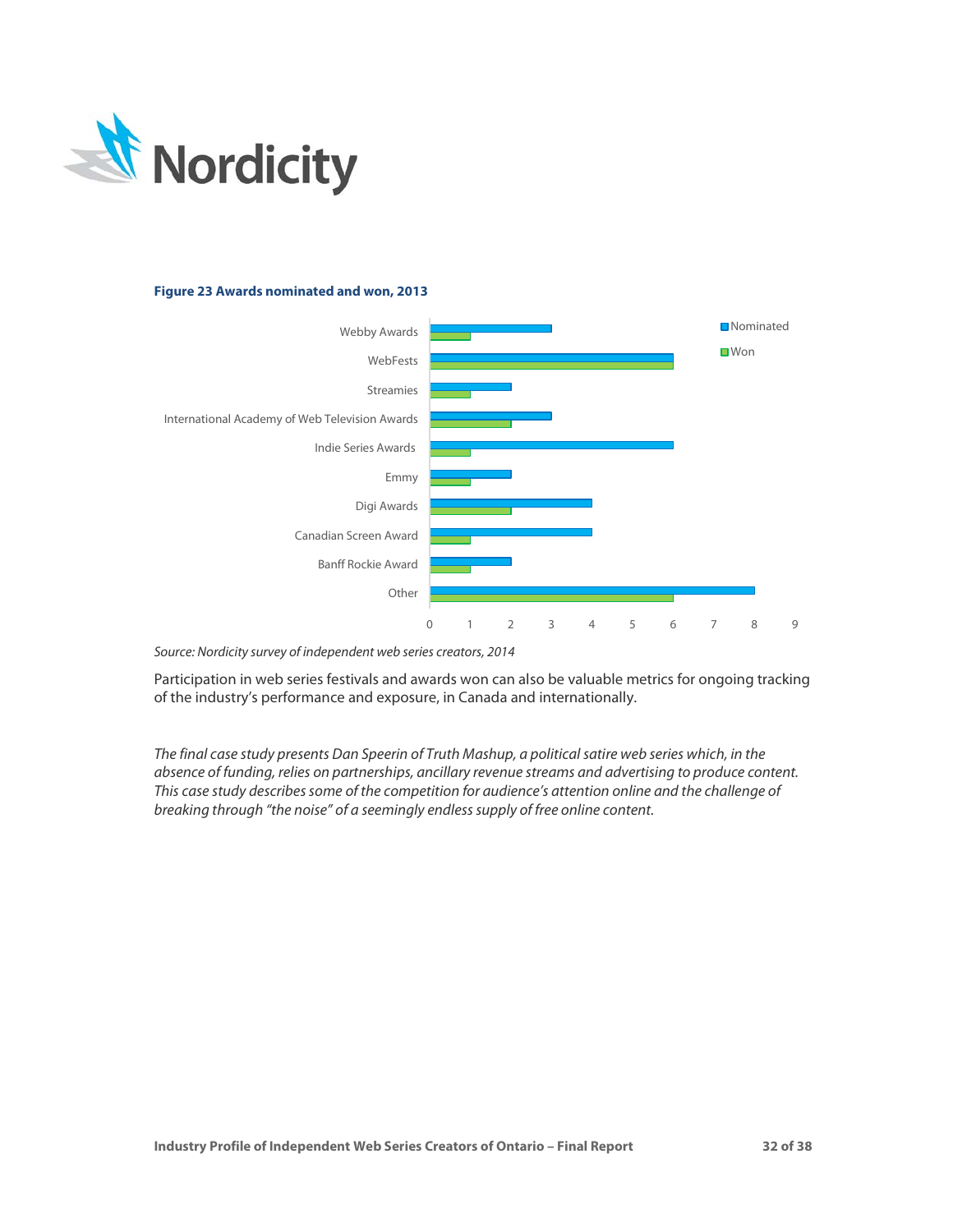

# **Dan Speerin –** *Truth Mashup*

**www.truthmashup.com**

### **Genre: Comedy, Factual, Politics Business Model Considerations**

**Target Audience: Viewers with an interest in current affairs, satire and political comedy (skews older than a typical web series audience).**

**Background:** Dan has formal post-secondary training in Film and TV production, plus experience in network television, but began experimenting with YouTube after undergrad.

The desire for creative control and independence drove the Truth Mashup team to take their "Daily Show style" show online in 2012 when 1) internet tools caught up to the distribution aspirations of content creators and 2) the cost of production equipment dropped, enabling creators to produce and stream top quality content on the web.

**Distribution:** YouTube, primarily. In 2013 Truth Mashup's YouTube channel became the first Canadian partner with the "multichannel network" (MCN), The Young Turks (TYT). This MCN link allowed Truth Mashup to tap into the huge TYT audience. Dan says, "Without them we would have drowned." Have also partnered with CBC Radio and Break.com.

**Viewership: Past year: 500,000** (65,000 monthly views, 250,000 - 300,000 minutes watched monthly). YouTube Channel Subscribers: 4,000. **Audience**: 41% Canada, 35% US, Remainder UK, Australia and Europe.

The Truth Mashup model is not unlike many small, independent businesses. The creators are passionate about what they do but also aware that they cannot rely on a single and small revenue source (in this case, YouTube). For now, the team has "other gigs" but hope Truth Mashup will eventually become their primary professional engagement. In this context,

Dan raised five key business model considerations:

- 1) The internet encourages a low attention span and audiences expect a constant upload schedule. Unlike TV, even top fans may not stay loyal after a summer break. As a creator, beware of burnout and look for ways to maximize exposure and audience engagement (e.g., social media, speaking events and mainstream news coverage).
- 2) Seek viewers not views. Dan explains that while virality is great, new and emerging business models are privileging your repeat and return audiences. New platforms (like Patreon) are enabling loyal fans to contribute seamlessly to your program on a regular basis.
- 3) Remember that satire, factual and other non-fiction content is not eligible for IPF funding. Similarly, crowdfunding is great if one has a built an audience for a narrative show but is not as strong for building YouTubers/v-loggers.
- 4) Sponsorships and branded content or entertainment can be a viable revenue source but, again, may not be compatible for a satire show. Dan urges content creators to weigh the potential trade-offs carefully.
- 5) Dan sees major opportunities to support and champion Canadian content creators online. He advocates learning in part from the ICT and digital media industries and hub models such as the RyersonDMZ.

### **Web Series Industry Considerations:**

Online, the signal-to-noise ratio is a huge challenge. There is no shortage of content and breaking through to your target audience is a major hurdle. In this context, web series creators must maintain a near-constant focus on engagement - a hefty challenge for young creators. At the helm of a political satire show, Dan has to balance his Google Analytics results with a focus on creating thought-provoking and edgy content.

Attention from mainstream media is one way to break through the noise, though Dan finds the Canadian media to be largely dismissive of web series (the lack of star system applies online too). Dan sees many ways to promote and support Canadian web series e.g., to theatre audiences and in TV critic round-ups. He also suggests that creators would love to make more Canadian content but once you carve up the small population it is a hard sell to advertisers. This pressure can lead to going "broad" i.e., targeting global viewers with global content.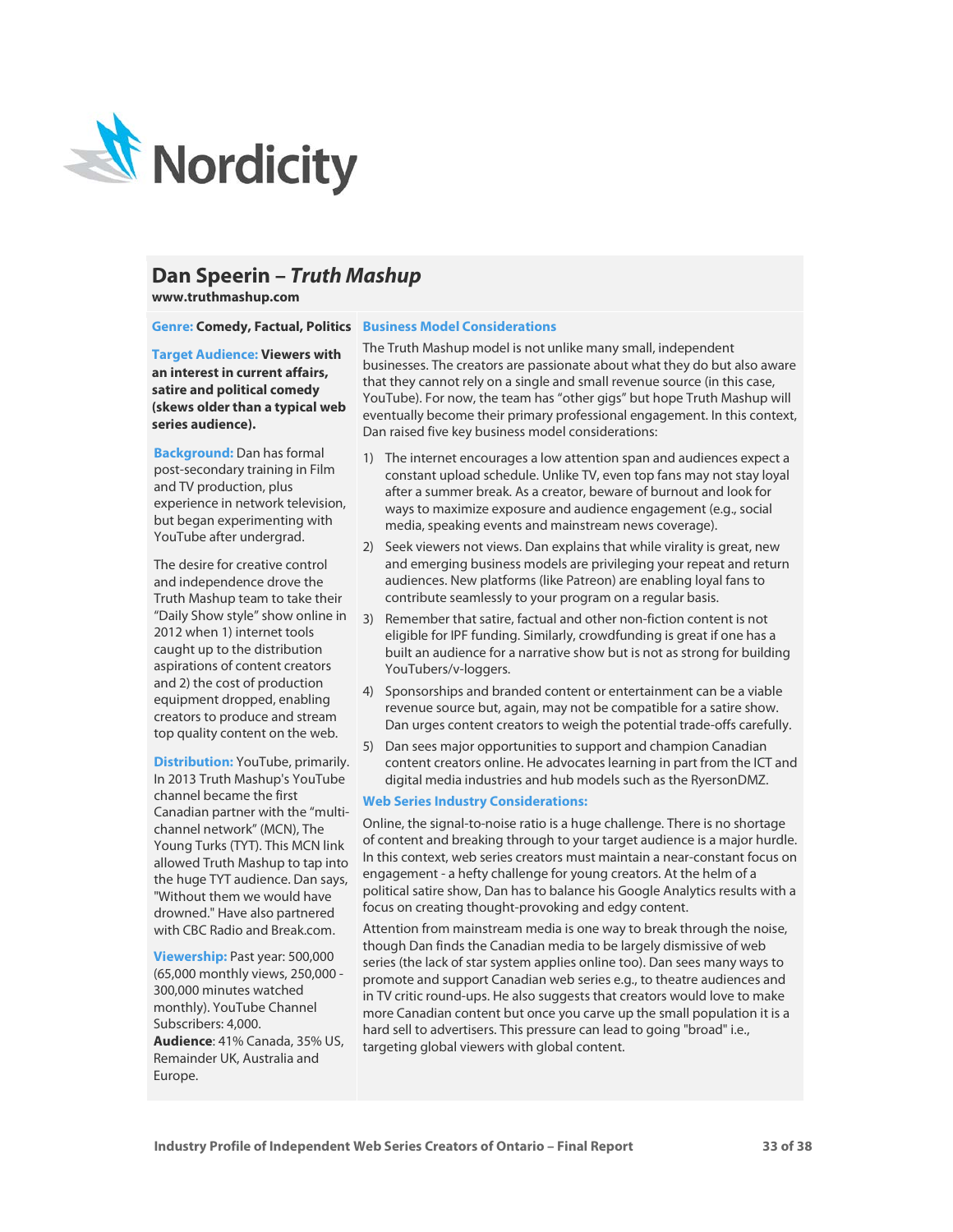

# <span id="page-34-0"></span>**4. The Future of Web Series**

In the context of screen convergence, Canadians consuming more video content online and predicted growth in production volume, this sub-section presents some of the challenges facing the web series industry as it looks to the future.

### <span id="page-34-1"></span>**4.1 Barriers to growth**

Survey respondents were asked to rate the extent to which a range of factors hindered the growth of their web series business. The rating scale was as follows:

- **"0":** Not a barrier at all
- **"1":** A minor barrier
- **"2":** A significant but manageable barrier
- **"3":** A major barrier
- **"4":** A critical barrier

The chart below presents the average score for each factor. The near critical-level barriers were both related to financing (availability of private and/or public financing). Earlier survey results reported that the vast majority of web series creators did not draw on public sources of financing and that much content is ineligible for the single fund that is most relevant to web series creators – the IPF.

### <span id="page-34-2"></span>**Figure 24 Barriers to growth, web series**



*Source: Nordicity survey of independent web series creators, 2014*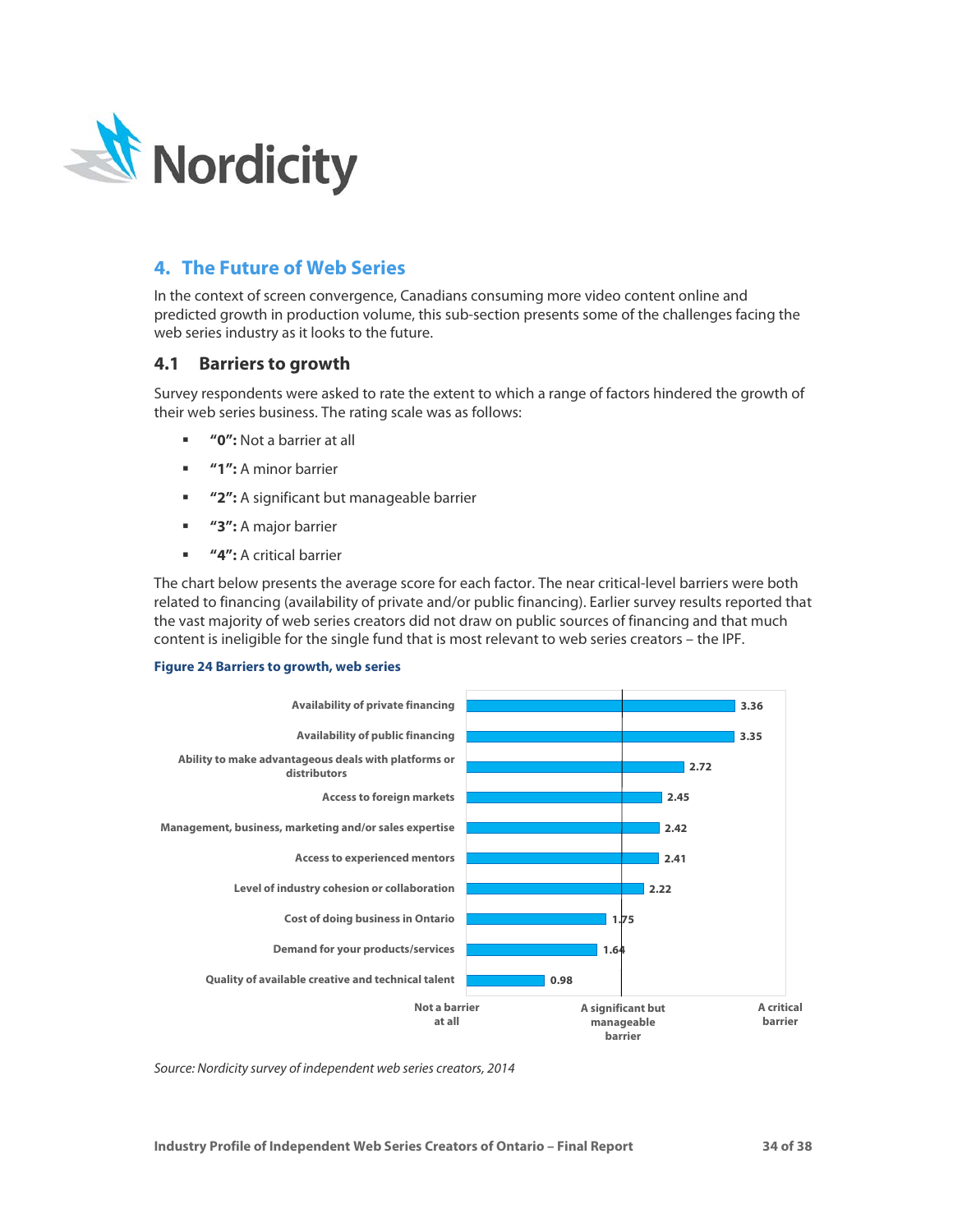

Many barriers shown above such as, "Ability to make advantageous deals with platforms and distributors" and "Access to foreign markets" are in some ways related to the newness of the web series industry and its entrepreneurial, rather than corporate culture. The web series community in Ontario blends experience and youth, risk-taking and passion with a willingness to collaborate and share knowledge; but there are a lack of mechanisms to do so. The industry's need for additional support infrastructure is evident in the ratings for: "Management, business, marketing and/or sales expertise", "Access to experienced mentors" and "Level of industry cohesion or collaboration."

One web series creator also explained that many creators want to create content which appeals uniquely to Canadians (e.g., about Canadian history, pop culture, news and politics) but are forced instead to "go broad" with non-Canadian stories in order to attract viewers and advertisers. He explains, "Once you carve up the small Canadian population to "online users" then again to "Canadian YouTube users" and then carve again with YouTube's funding model - it's a hard sell."

In some respects the same pressures which Canadian film and television producers faced over the past few decades are now being faced by the most successful web series creators. Anecdotally, according to one interviewee, many "YouTubers" in Canada are apparently contemplating relocating to LA in order to "make it." How the CRTC regulates (or does not regulate) Canadian content requirements for platforms such as Netflix and other over-the-top offerings could have an enormous impact on the future of web series content. In fact, changes may be underway imminently. As a result of its "Let's Talk: A Conversation with Canadians" consultation and review of television in Canada, the CRTC has stated that they will be suggesting "major changes to the television system."[14](#page-35-1)

# <span id="page-35-0"></span>**4.2 Industry organization**

l

With little in the way of marketing budgets but with intense pressure to appeal to audience engagement, web series creators face a challenging road to success. Interviewees were unanimous in their observations that the web series community was unique in its open, "close-knit" and collaborative dedication to furthering the industry as a whole and supporting the talented storytellers within it. As one interviewee explained, "Everyone answers their phone in this industry. It's a difficult production world, but everyone is working together." That being said, as described previously, web series creators are forced to take on all aspects of development and distribution including financing and marketing and must seize any opportunity to promote the show, connect with viewers and raise awareness about the industry. There was a resounding call for further industry education and support tools and skills development in order to nurture a relatively young industry towards maturity.

The figure below presents the association memberships held among survey respondents. As seen previously, the web series community overlaps slightly with the digital media industry (6% of respondents are also member of InteractiveOntario) and with traditional film and television entities such as ACTRA (11%), WIFT-T (6%) and CMPA (3%).

<span id="page-35-1"></span><sup>&</sup>lt;sup>14</sup> CRTC, "Let's Talk TV: A Conversation with Canadians." Retrieved fro[m http://www.crtc.gc.ca/eng/talktv](http://www.crtc.gc.ca/eng/talktv-parlonstele.htm)[parlonstele.htm](http://www.crtc.gc.ca/eng/talktv-parlonstele.htm)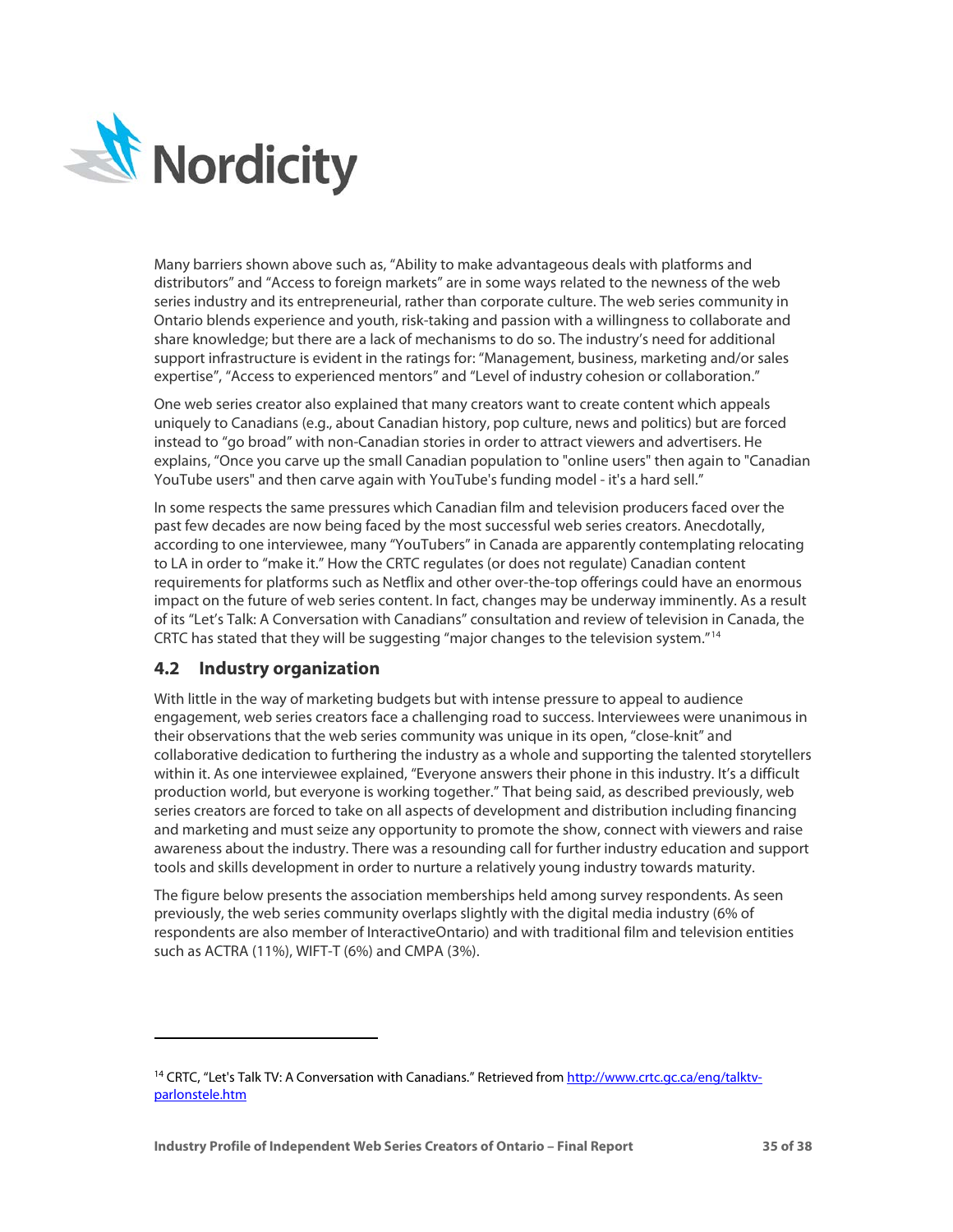

### <span id="page-36-1"></span>**Figure 25 Association memberships**



*Source: Nordicity survey of independent web series creators, 2014*

<span id="page-36-0"></span>The launch of the IWCC, which has captured approximately 63% of the Ontario-based industry as its members, and events like TO Web Fest are important steps towards greater industry cohesion, strategy and development.